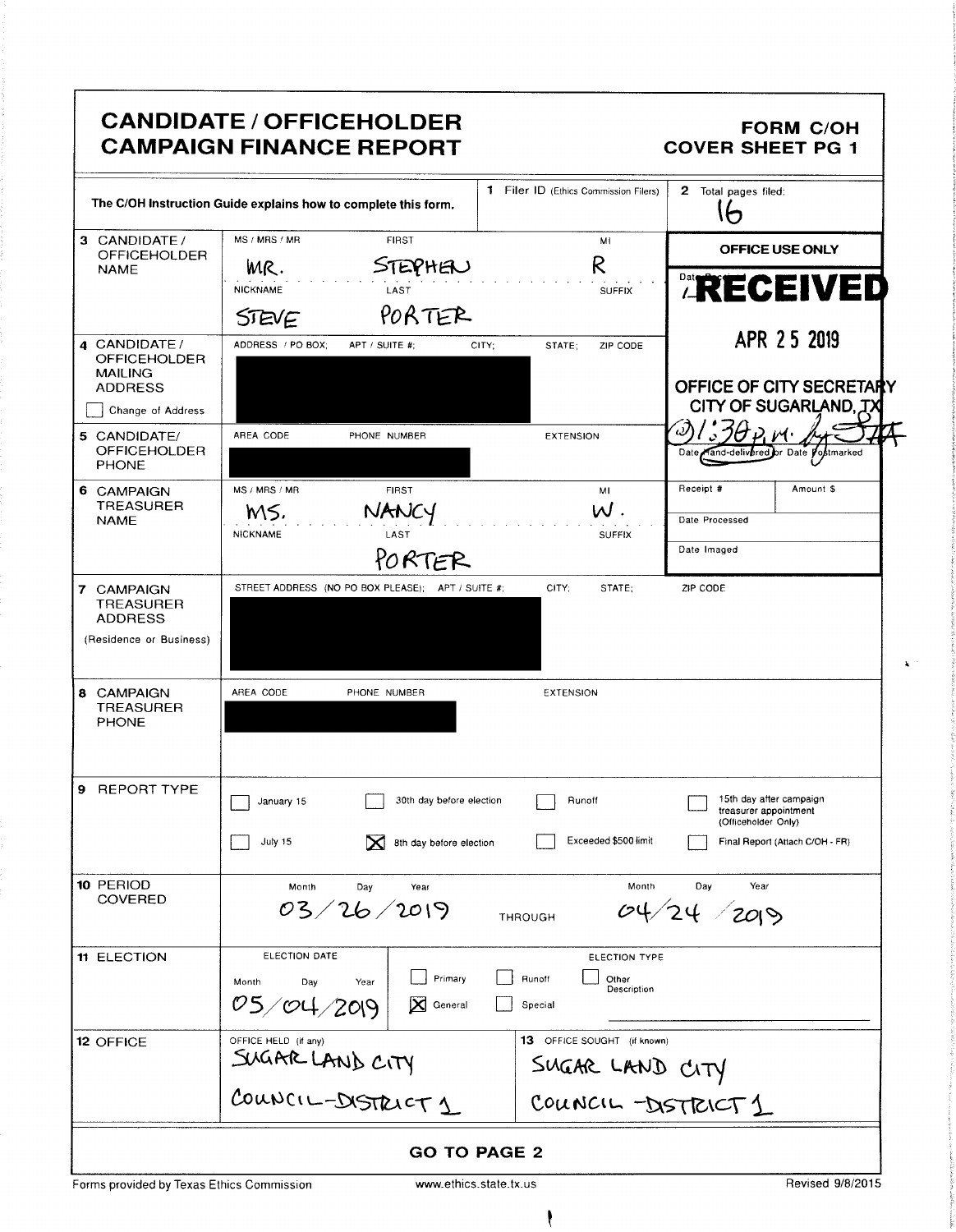### **CANDIDATE / OFFICEHOLDER CAMPAIGN FINANCE REPORT**

#### **FORM C/OH COVER SHEET PG 2**

| 14 C/OH NAME                                                                                                         |                                                                                                         | $\bar{P}$ , STEPHEN R. (STEVE)                                                                                                                                                                                                                                                                                                                                          | <b>15</b> Filer ID (Ethics Commission Filers) |  |  |
|----------------------------------------------------------------------------------------------------------------------|---------------------------------------------------------------------------------------------------------|-------------------------------------------------------------------------------------------------------------------------------------------------------------------------------------------------------------------------------------------------------------------------------------------------------------------------------------------------------------------------|-----------------------------------------------|--|--|
| <b>16 NOTICE FROM</b><br>POLITICAL<br>COMMITTEE(S)                                                                   | OF SUCH EXPENDITURES.                                                                                   | THIS BOX IS FOR NOTICE OF POLITICAL CONTRIBUTIONS ACCEPTED OR POLITICAL EXPENDITURES MADE BY POLITICAL COMMITTEES TO<br>SUPPORT THE CANDIDATE / OFFICEHOLDER. THESE EXPENDITURES MAY HAVE BEEN MADE WITHOUT THE CANDIDATE'S OR OFFICEHOLDER'S<br>KNOWLEDGE OR CONSENT. CANDIDATES AND OFFICEHOLDERS ARE REQUIRED TO REPORT THIS INFORMATION ONLY IF THEY RECEIVE NOTICE |                                               |  |  |
|                                                                                                                      | <b>COMMITTEE TYPE</b><br>GENERAL<br>SPECIFIC                                                            | <b>COMMITTEE NAME</b><br><b>COMMITTEE ADDRESS</b>                                                                                                                                                                                                                                                                                                                       |                                               |  |  |
| <b>Additional Pages</b>                                                                                              |                                                                                                         | COMMITTEE CAMPAIGN TREASURER NAME                                                                                                                                                                                                                                                                                                                                       |                                               |  |  |
|                                                                                                                      |                                                                                                         | COMMITTEE CAMPAIGN TREASURER ADDRESS                                                                                                                                                                                                                                                                                                                                    |                                               |  |  |
| <b>17 CONTRIBUTION</b><br><b>TOTALS</b>                                                                              | 1.                                                                                                      | TOTAL POLITICAL CONTRIBUTIONS OF \$50 OR LESS (OTHER THAN<br>PLEDGES, LOANS, OR GUARANTEES OF LOANS), UNLESS ITEMIZED                                                                                                                                                                                                                                                   | \$                                            |  |  |
|                                                                                                                      | 2.                                                                                                      | <b>TOTAL POLITICAL CONTRIBUTIONS</b><br>(OTHER THAN PLEDGES, LOANS, OR GUARANTEES OF LOANS)                                                                                                                                                                                                                                                                             | \$6,300.00                                    |  |  |
| <b>EXPENDITURE</b><br>3.<br>TOTAL POLITICAL EXPENDITURES OF \$100 OR LESS,<br>\$<br><b>TOTALS</b><br>UNLESS ITEMIZED |                                                                                                         |                                                                                                                                                                                                                                                                                                                                                                         |                                               |  |  |
|                                                                                                                      | \$9,342.52<br><b>TOTAL POLITICAL EXPENDITURES</b><br>4.                                                 |                                                                                                                                                                                                                                                                                                                                                                         |                                               |  |  |
| <b>CONTRIBUTION</b><br><b>BALANCE</b>                                                                                | \$10,725.94<br>5.<br>TOTAL POLITICAL CONTRIBUTIONS MAINTAINED AS OF THE LAST DAY<br>OF REPORTING PERIOD |                                                                                                                                                                                                                                                                                                                                                                         |                                               |  |  |
| <b>OUTSTANDING</b><br><b>LOAN TOTALS</b>                                                                             | 6.                                                                                                      | TOTAL PRINCIPAL AMOUNT OF ALL OUTSTANDING LOANS AS OF THE<br>LAST DAY OF THE REPORTING PERIOD                                                                                                                                                                                                                                                                           | \$20,000.00                                   |  |  |
| 18 AFFIDAVIT                                                                                                         | THOMAS HERCULES HARRIS III<br>Notary ID # 126517278<br><b>My Commission Expires</b><br>May 13, 2020     | I swear, or affirm, under penalty of perjury, that the accompanying report is<br>true and correct and includes all information required to be reported by me<br>under Title 15. Election Code<br>Signature of Candidate or Officeholder                                                                                                                                 |                                               |  |  |
| AFFIX NOTARY STAMP / SEALABOVE                                                                                       |                                                                                                         |                                                                                                                                                                                                                                                                                                                                                                         |                                               |  |  |
| day of                                                                                                               |                                                                                                         | Sworn to and subscribed before me, by the said <b>STEHEN R. PORTER (STEVE)</b><br>to certify which, witness my hand and seal of office.                                                                                                                                                                                                                                 | this the                                      |  |  |
| Signature of officer administering oath                                                                              |                                                                                                         | Printed name of officer administering oath                                                                                                                                                                                                                                                                                                                              | Title of officer administering oath           |  |  |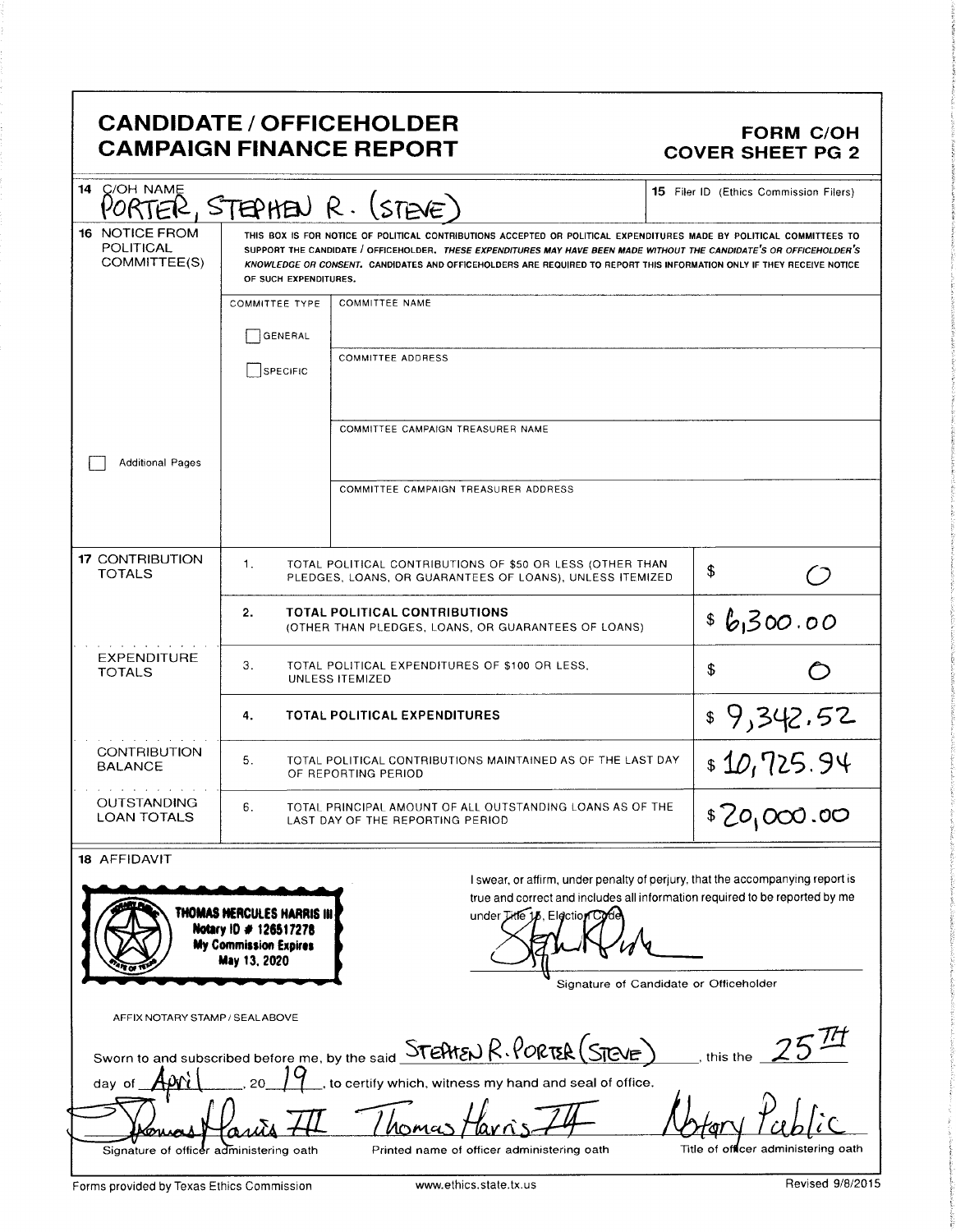# SUBTOTALS - C/OH FORM C/OH

# COVER SHEET PG 3

| 19  | <b>FILER NAME</b><br>PORTER, STEPHEN R. (STEVE)                                              | 20 Filer ID (Ethics Commission Filers) |                                  |  |
|-----|----------------------------------------------------------------------------------------------|----------------------------------------|----------------------------------|--|
|     | 21 SCHEDULE SUBTOTALS<br><b>NAME OF SCHEDULE</b>                                             |                                        | <b>SUBTOTAL</b><br><b>AMOUNT</b> |  |
| 1.  | $\bowtie$<br>SCHEDULE A1: MONETARY POLITICAL CONTRIBUTIONS                                   |                                        | \$630.00                         |  |
| 2.  | SCHEDULE A2: NON-MONETARY (IN-KIND) POLITICAL CONTRIBUTIONS                                  | \$                                     |                                  |  |
| 3.  | SCHEDULE B: PLEDGED CONTRIBUTIONS                                                            | \$                                     |                                  |  |
| 4.  | <b>SCHEDULE E: LOANS</b>                                                                     | \$                                     |                                  |  |
| 5.  | $\boxtimes$<br>SCHEDULE F1: POLITICAL EXPENDITURES MADE FROM POLITICAL CONTRIBUTIONS         |                                        | \$9342.52                        |  |
| 6.  | ⋉<br>SCHEDULE F2: UNPAID INCURRED OBLIGATIONS                                                | \$                                     | 897.00                           |  |
| 7.  | SCHEDULE F3: PURCHASE OF INVESTMENTS MADE FROM POLITICAL CONTRIBUTIONS                       | \$                                     |                                  |  |
| 8.  | $\bm{\times}$<br>SCHEDULE F4: EXPENDITURES MADE BY CREDIT CARD                               | \$                                     | 897.00                           |  |
| 9.  | IХ<br>SCHEDULE G: POLITICAL EXPENDITURES MADE FROM PERSONAL FUNDS                            | \$                                     | 21.84                            |  |
| 10. | SCHEDULE H: PAYMENT MADE FROM POLITICAL CONTRIBUTIONS TO A BUSINESS OF C/OH                  | \$                                     |                                  |  |
| 11. | SCHEDULE I: NON-POLITICAL EXPENDITURES MADE FROM POLITICAL CONTRIBUTIONS                     | \$                                     |                                  |  |
| 12. | SCHEDULE K: INTEREST, CREDITS, GAINS, REFUNDS, AND CONTRIBUTIONS<br><b>RETURNED TO FILER</b> | \$                                     |                                  |  |
|     |                                                                                              |                                        |                                  |  |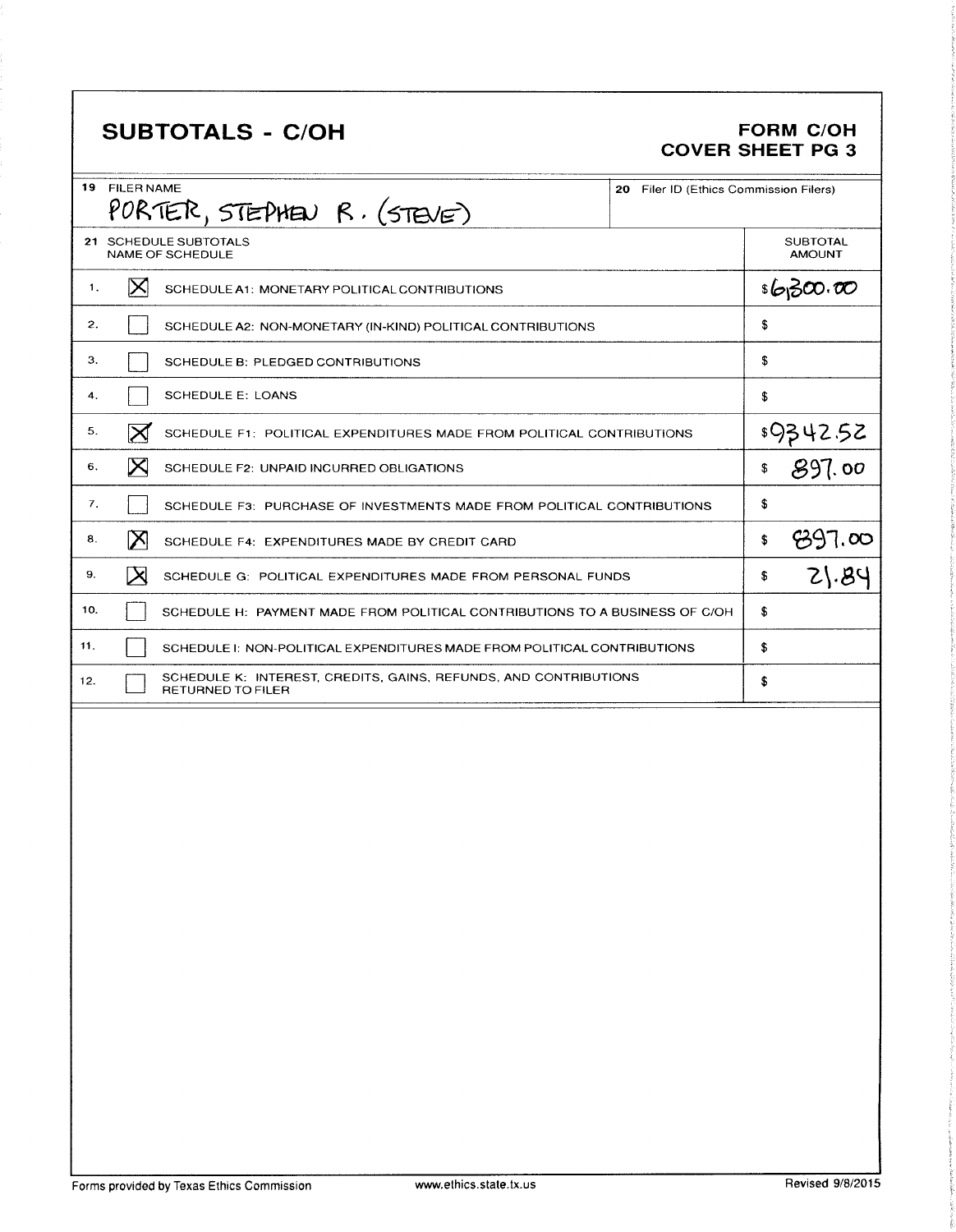|              | The Instruction Guide explains how to complete this form.                                      | 1 Total pages Schedule A1:<br>$1$ $0F$ |
|--------------|------------------------------------------------------------------------------------------------|----------------------------------------|
| 2 FILER NAME | PORTER, STEPHEN R. (STEVE)                                                                     | 3 Filer ID (Ethics Commission Filers)  |
| 4 Date       | 5 Full name of contributor<br>out-of-state PAC (ID#:                                           | 7 Amount of contribution (\$)          |
| -1-19        | NORM MASON<br>6 Contributor address;<br>City; State; Zip Code                                  | \$100.00                               |
| 8            | Principal occupation / Job title (See Instructions)<br>Employer (See Instructions)<br>9        |                                        |
| Date         | Full name of contributor                                                                       | Amount of contribution (\$)            |
|              | Naushad & Narmin Kermally<br>Contributor address:<br>Zip Code<br>City;<br>State:               | \$250.00                               |
|              | Principal occupation / Job title (See Instructions)<br>Employer (See Instructions)             |                                        |
| Date         | Full name of contributor<br>$\Box$ out-of-state PAC (ID#: $\Box$ $\Box$ $\Box$ $\Box$ $\Box$ ) | Amount of contribution (\$)            |
| 1-4-19       | MARY FAVRE<br>Contributor address;<br>City; State; Zip Code                                    | 4500.00                                |
|              | Employer (See Instructions)<br>Principal occupation / Job title (See Instructions)             |                                        |
| Date         | Full name of contributor<br>Huitt-Zollars, Inc. Texas PAC                                      | Amount of contribution (\$)            |
| 4-5-19       | Contributor address;<br>State;<br>Zip Code<br>City;                                            | $\frac{1}{2}$ 1,000.00                 |
|              | Principal occupation / Job title (See Instructions)<br>Employer (See Instructions)             |                                        |
|              |                                                                                                |                                        |
|              |                                                                                                |                                        |
|              |                                                                                                |                                        |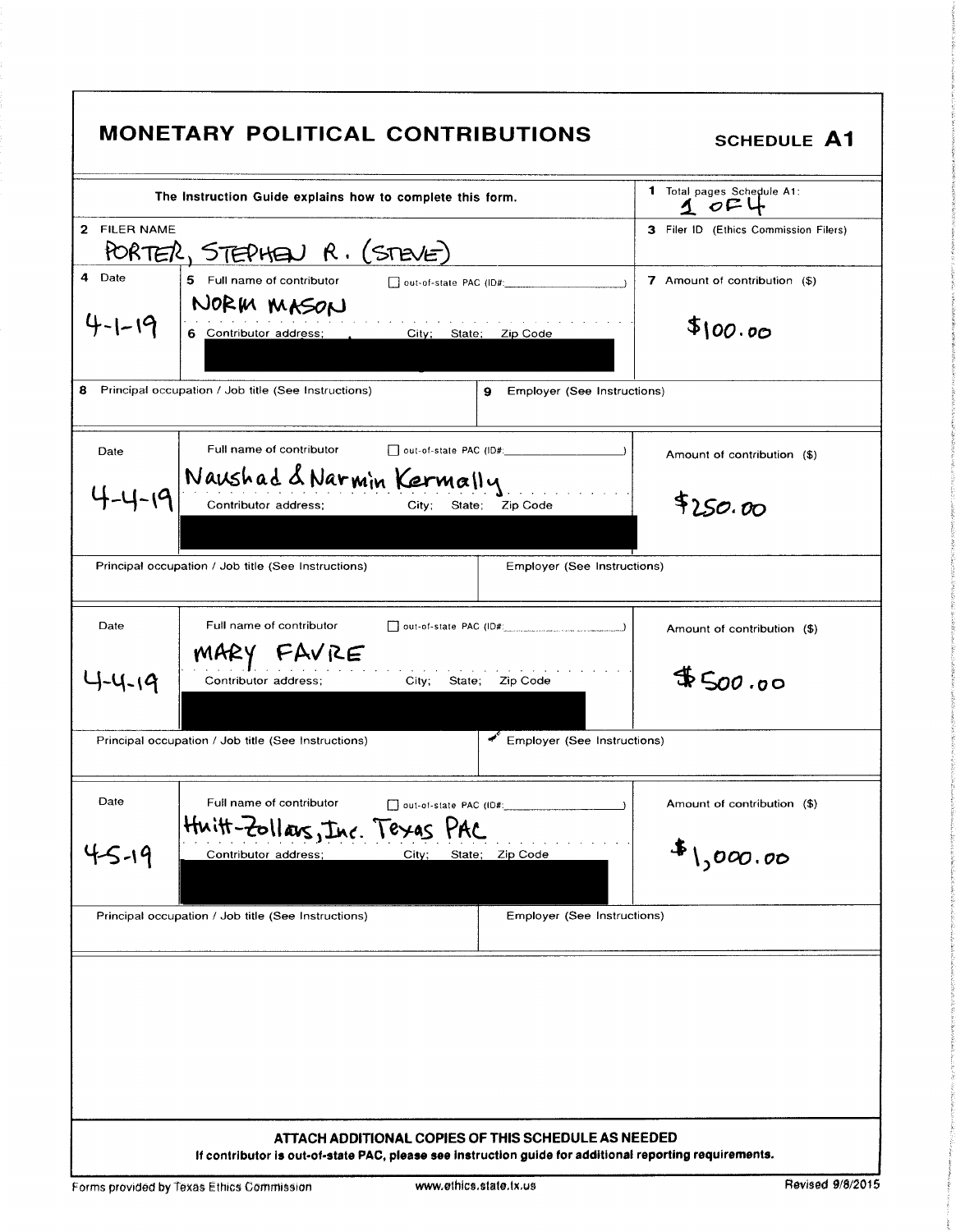| PORTER, STEPHEN R. (STEVE)<br>5 Full name of contributor<br>7 Amount of contribution (\$)<br>Bridget McGowen<br>\$200.00<br>City; State; Zip Code<br>6 Contributor address;<br>Employer (See Instructions)<br>9<br>Full name of contributor<br>Date<br>Amount of contribution (\$)<br>Carol one Stuart Porter<br>\$700.00<br>Contributor address:<br>City:<br>State;<br>Zip Code<br>Principal occupation / Job title (See Instructions)<br>Employer (See Instructions)<br>Date<br>Full name of contributor<br>Amount of contribution (\$)<br><i><b>FFCY Walker</b></i><br>\$250.00<br>Contributor address;<br>City; State; Zip Code<br>Principal occupation / Job title (See Instructions)<br><b>Employer (See Instructions)</b> |              | The Instruction Guide explains how to complete this form. | 1 Total pages Schedule A1:<br>Z OFU   |
|----------------------------------------------------------------------------------------------------------------------------------------------------------------------------------------------------------------------------------------------------------------------------------------------------------------------------------------------------------------------------------------------------------------------------------------------------------------------------------------------------------------------------------------------------------------------------------------------------------------------------------------------------------------------------------------------------------------------------------|--------------|-----------------------------------------------------------|---------------------------------------|
|                                                                                                                                                                                                                                                                                                                                                                                                                                                                                                                                                                                                                                                                                                                                  | 2 FILER NAME |                                                           | 3 Filer ID (Ethics Commission Filers) |
| 8 Principal occupation / Job title (See Instructions)<br>4-14-19<br>4-17-19                                                                                                                                                                                                                                                                                                                                                                                                                                                                                                                                                                                                                                                      | 4 Date       |                                                           |                                       |
|                                                                                                                                                                                                                                                                                                                                                                                                                                                                                                                                                                                                                                                                                                                                  |              |                                                           |                                       |
|                                                                                                                                                                                                                                                                                                                                                                                                                                                                                                                                                                                                                                                                                                                                  |              |                                                           |                                       |
|                                                                                                                                                                                                                                                                                                                                                                                                                                                                                                                                                                                                                                                                                                                                  |              |                                                           |                                       |
|                                                                                                                                                                                                                                                                                                                                                                                                                                                                                                                                                                                                                                                                                                                                  |              |                                                           |                                       |
|                                                                                                                                                                                                                                                                                                                                                                                                                                                                                                                                                                                                                                                                                                                                  |              |                                                           |                                       |
|                                                                                                                                                                                                                                                                                                                                                                                                                                                                                                                                                                                                                                                                                                                                  |              |                                                           |                                       |
|                                                                                                                                                                                                                                                                                                                                                                                                                                                                                                                                                                                                                                                                                                                                  |              |                                                           |                                       |
|                                                                                                                                                                                                                                                                                                                                                                                                                                                                                                                                                                                                                                                                                                                                  |              |                                                           |                                       |
| Date<br>Full name of contributor<br>Amount of contribution (\$)<br>out-of-state PAC (ID#:<br>James Patterson for County CommissionEr                                                                                                                                                                                                                                                                                                                                                                                                                                                                                                                                                                                             |              |                                                           |                                       |
| -17-19<br>\$50.00<br>Contributor address;<br>State; Zip Code<br>City:                                                                                                                                                                                                                                                                                                                                                                                                                                                                                                                                                                                                                                                            |              |                                                           |                                       |
| Principal occupation / Job title (See Instructions)<br>Employer (See Instructions)                                                                                                                                                                                                                                                                                                                                                                                                                                                                                                                                                                                                                                               |              |                                                           |                                       |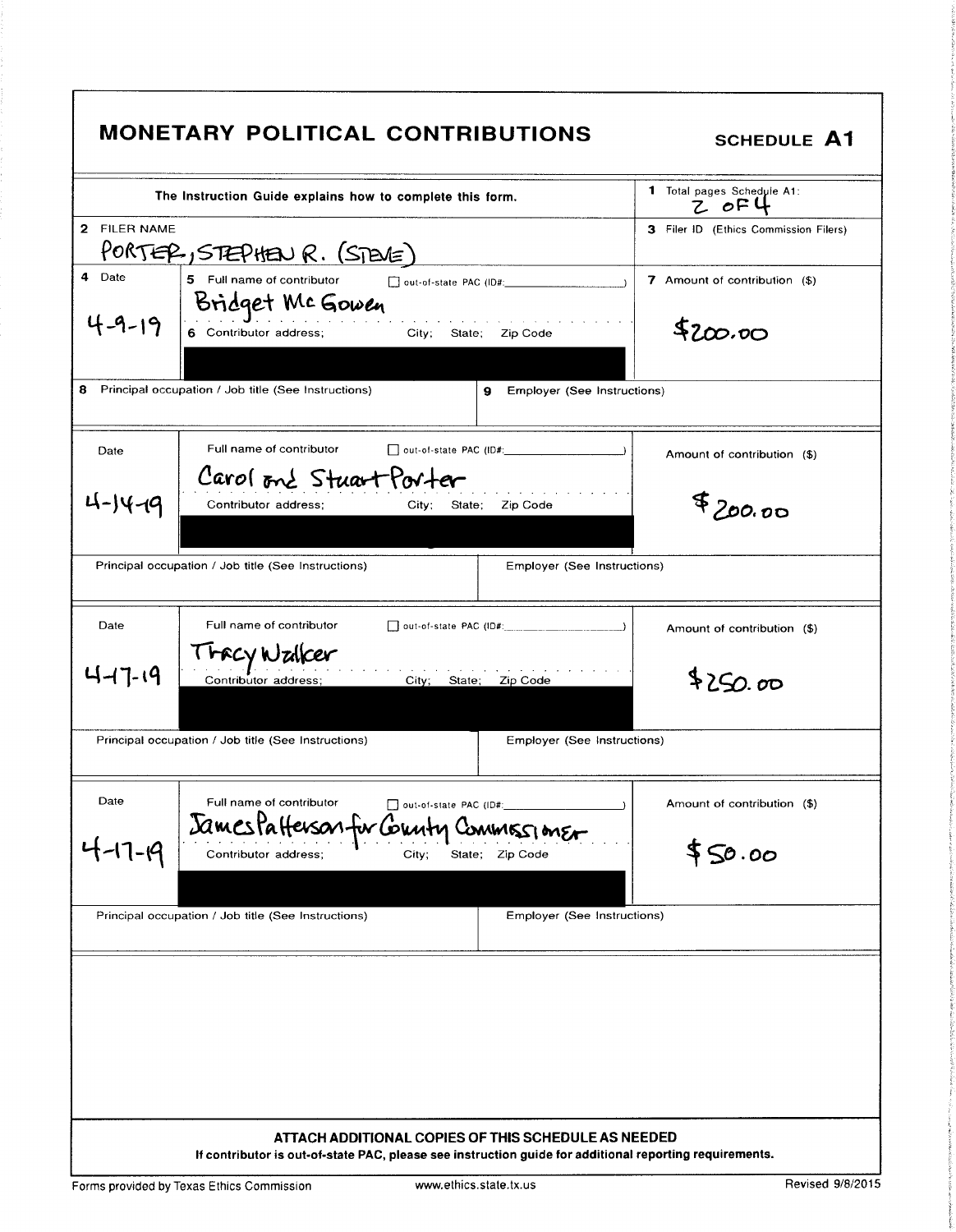| 2 FILER NAME<br>3 Filer ID (Ethics Commission Filers)<br>PORTER, STEPHEN R. (STEVE)<br>4 Date<br>5 Full name of contributor<br>7 Amount of contribution (\$)<br>$\Box$ out-of-state PAC (ID#: $\Box$ )<br>Sarward Farzana Khan<br>\$150.00<br>City; State; Zip Code<br>6 Contributor address;<br><b>9</b> Employer (See Instructions)<br>Full name of contributor<br>Date<br>Amount of contribution (\$)<br>TREPAC<br>32,000.00<br>7-1879<br>Contributor address:<br>City; State; Zip Code<br>Principal occupation / Job title (See Instructions)<br>Employer (See Instructions)<br>Full name of contributor<br>Date<br>□ out-of-state PAC (ID#: ____ ____ ____________)<br>Amount of contribution (\$)<br>Taylard Kathryn Landin<br>\$100.00<br>City; State; Zip Code<br>Contributor address;<br>Principal occupation / Job title (See Instructions)<br>Employer (See Instructions)<br>Date<br>Full name of contributor<br>Amount of contribution (\$)<br>out-of-state PAC (ID#:<br>Andrews & Knrth Texas PAC<br>4-20-19<br>\$500.00<br>Contributor address;<br>City;<br>State; Zip Code<br>Principal occupation / Job title (See Instructions)<br>Employer (See Instructions) |  |
|---------------------------------------------------------------------------------------------------------------------------------------------------------------------------------------------------------------------------------------------------------------------------------------------------------------------------------------------------------------------------------------------------------------------------------------------------------------------------------------------------------------------------------------------------------------------------------------------------------------------------------------------------------------------------------------------------------------------------------------------------------------------------------------------------------------------------------------------------------------------------------------------------------------------------------------------------------------------------------------------------------------------------------------------------------------------------------------------------------------------------------------------------------------------------------|--|
|                                                                                                                                                                                                                                                                                                                                                                                                                                                                                                                                                                                                                                                                                                                                                                                                                                                                                                                                                                                                                                                                                                                                                                                 |  |
| 8 Principal occupation / Job title (See Instructions)                                                                                                                                                                                                                                                                                                                                                                                                                                                                                                                                                                                                                                                                                                                                                                                                                                                                                                                                                                                                                                                                                                                           |  |
|                                                                                                                                                                                                                                                                                                                                                                                                                                                                                                                                                                                                                                                                                                                                                                                                                                                                                                                                                                                                                                                                                                                                                                                 |  |
|                                                                                                                                                                                                                                                                                                                                                                                                                                                                                                                                                                                                                                                                                                                                                                                                                                                                                                                                                                                                                                                                                                                                                                                 |  |
|                                                                                                                                                                                                                                                                                                                                                                                                                                                                                                                                                                                                                                                                                                                                                                                                                                                                                                                                                                                                                                                                                                                                                                                 |  |
|                                                                                                                                                                                                                                                                                                                                                                                                                                                                                                                                                                                                                                                                                                                                                                                                                                                                                                                                                                                                                                                                                                                                                                                 |  |
|                                                                                                                                                                                                                                                                                                                                                                                                                                                                                                                                                                                                                                                                                                                                                                                                                                                                                                                                                                                                                                                                                                                                                                                 |  |
|                                                                                                                                                                                                                                                                                                                                                                                                                                                                                                                                                                                                                                                                                                                                                                                                                                                                                                                                                                                                                                                                                                                                                                                 |  |
|                                                                                                                                                                                                                                                                                                                                                                                                                                                                                                                                                                                                                                                                                                                                                                                                                                                                                                                                                                                                                                                                                                                                                                                 |  |
|                                                                                                                                                                                                                                                                                                                                                                                                                                                                                                                                                                                                                                                                                                                                                                                                                                                                                                                                                                                                                                                                                                                                                                                 |  |
|                                                                                                                                                                                                                                                                                                                                                                                                                                                                                                                                                                                                                                                                                                                                                                                                                                                                                                                                                                                                                                                                                                                                                                                 |  |
|                                                                                                                                                                                                                                                                                                                                                                                                                                                                                                                                                                                                                                                                                                                                                                                                                                                                                                                                                                                                                                                                                                                                                                                 |  |
|                                                                                                                                                                                                                                                                                                                                                                                                                                                                                                                                                                                                                                                                                                                                                                                                                                                                                                                                                                                                                                                                                                                                                                                 |  |

k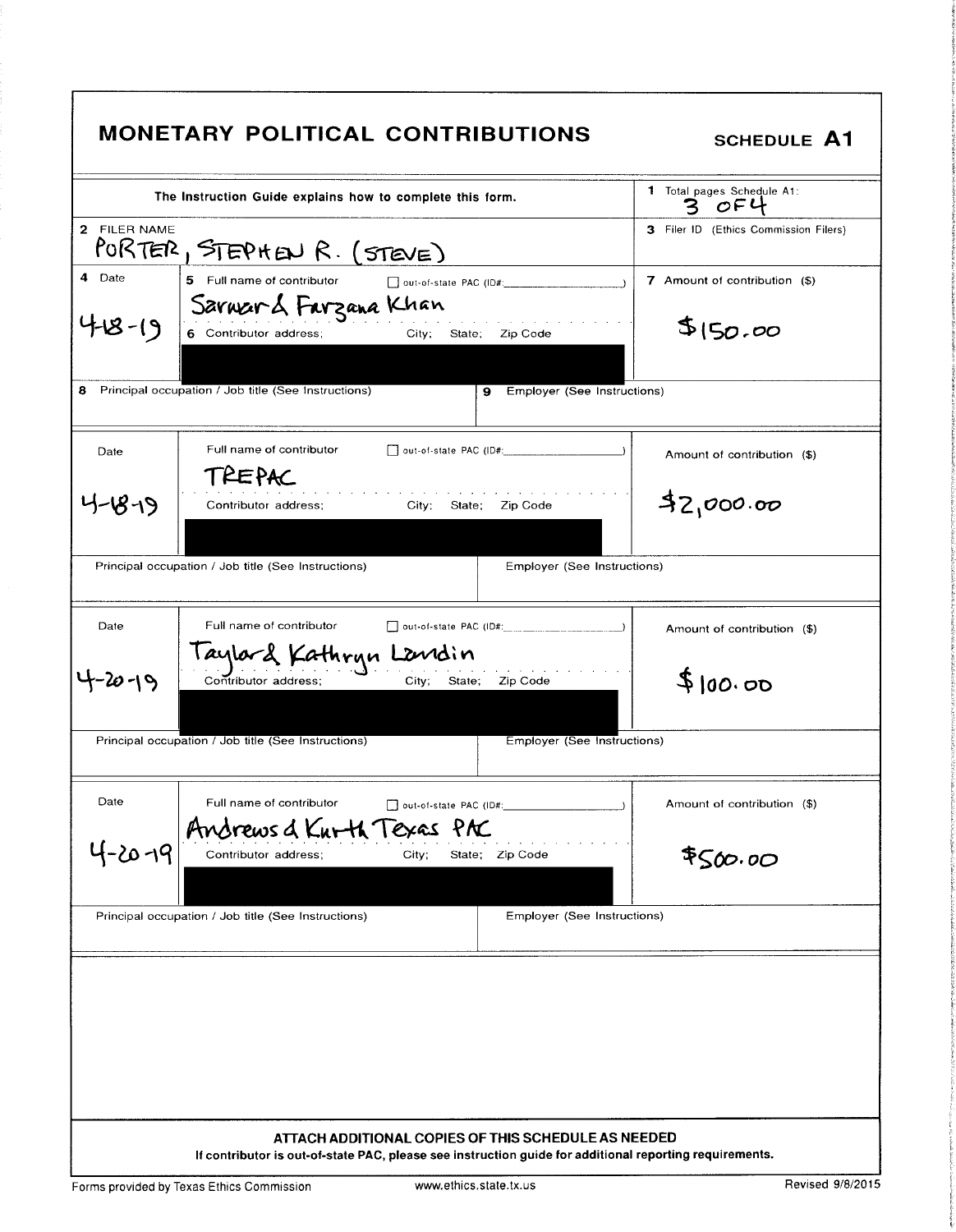|              | <b>MONETARY POLITICAL CONTRIBUTIONS</b>                                                                                                                        | <b>SCHEDULE A1</b>                    |
|--------------|----------------------------------------------------------------------------------------------------------------------------------------------------------------|---------------------------------------|
|              | The Instruction Guide explains how to complete this form.                                                                                                      | 1 Total pages Schedule A1:<br>4004    |
| 2 FILER NAME | PORTER, STEDHEN R. (STEVE)                                                                                                                                     | 3 Filer ID (Ethics Commission Filers) |
| 4 Date       | 5 Full name of contributor and out-of-state PAC (ID#: __________________________<br>Leed Mark Evans                                                            | 7 Amount of contribution (\$)         |
| 4-21-19      | the contract of the contract of the con-<br>6 Contributor address;<br>City; State; Zip Code                                                                    | 51,000.00                             |
| 8.           | Principal occupation / Job title (See Instructions)                                                                                                            | 9 Employer (See Instructions)         |
| Date         | Full name of contributor                                                                                                                                       | Amount of contribution (\$)           |
|              | the contract of the contract of the contract of the contract of the contract of the contract of<br>Contributor address; City; State; Zip Code                  |                                       |
|              | Principal occupation / Job title (See Instructions)                                                                                                            | Employer (See Instractions)           |
| Date         | out-of-state PAC (ID#:<br>Full name of contributor                                                                                                             | Amount of contribution (\$)           |
|              | Contributor address;<br>City;<br>Zip Code<br>State,                                                                                                            |                                       |
|              | Principal occupation / Job title (See Instructions)                                                                                                            | EmployeN/See Instructions)            |
| Date         | Full name of contributor<br>out-of-state PAC (ID#:                                                                                                             | Amount of contribution (\$)           |
|              | State: Zip Code<br>Contributof address;<br>City;                                                                                                               |                                       |
|              | Principal occupation / Job title (See Instructions)                                                                                                            | Employer (See Instructions)           |
|              |                                                                                                                                                                |                                       |
|              | ATTACH ADDITIONAL COPIES OF THIS SCHEDULE AS NEEDED<br>If contributor is out-of-state PAC, please see instruction guide for additional reporting requirements. |                                       |

l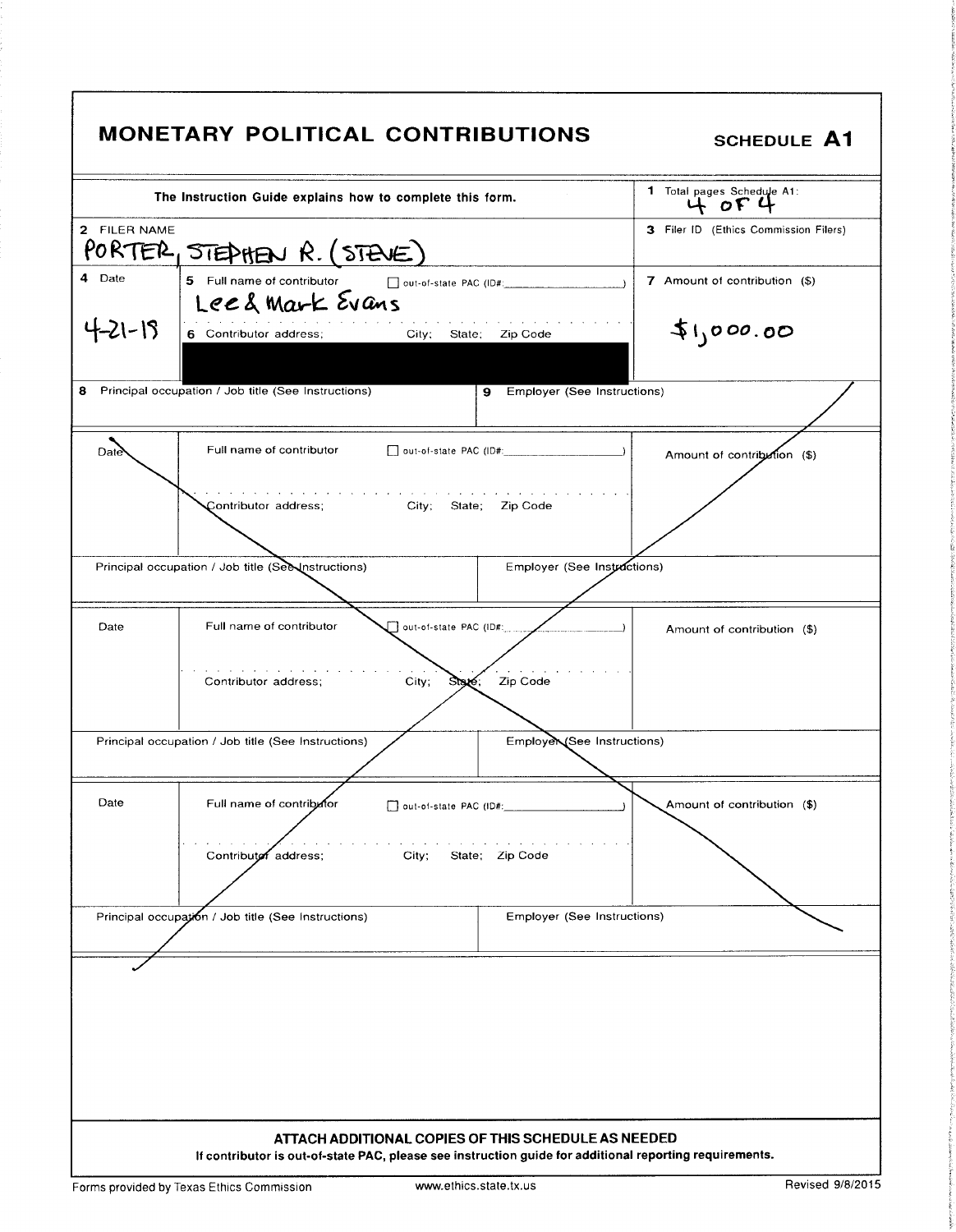#### POLITICAL EXPENDITURES MADE FROM POLITICAL CONTRIBUTIONS

|                                                                                                                                                                                       |                                                                                         |                                                              | <b>EXPENDITURE CATEGORIES FOR BOX 8(a)</b>                                                                                                                                                                 |                                                                                                                                                                                           |
|---------------------------------------------------------------------------------------------------------------------------------------------------------------------------------------|-----------------------------------------------------------------------------------------|--------------------------------------------------------------|------------------------------------------------------------------------------------------------------------------------------------------------------------------------------------------------------------|-------------------------------------------------------------------------------------------------------------------------------------------------------------------------------------------|
| <b>Advertising Expense</b><br>Accounting/Banking<br><b>Consulting Expense</b><br>Contributions/Donations Made By<br>Candidate/Officeholder/Political Committee<br>Credit Card Payment | <b>Event Expense</b><br>Fees<br>Legal Services                                          | Food/Beverage Expense<br>Gift/Awards/Memorials Expense       | Loan Repayment/Reimbursement<br>Office Overhead/Rental Expense<br>Polling Expense<br><b>Printing Expense</b><br>Salaries/Wages/Contract Labor<br>The Instruction Guide explains how to complete this form. | Solicitation/Fundraising Expense<br>Transportation Equipment & Related Expense<br><b>Travel In District</b><br><b>Travel Out Of District</b><br>Other (enter a category not listed above) |
| 1 Total pages Schedule F1:<br>$1$ of                                                                                                                                                  | 2 FILER NAME<br>PORTER, STEPHEN R. (STEVE)                                              |                                                              |                                                                                                                                                                                                            | 3 Filer ID (Ethics Commission Filers)                                                                                                                                                     |
| 4 Date<br>$4 - 6 - 19$                                                                                                                                                                | 5 Payee name<br>The Write                                                               | Id.ea                                                        |                                                                                                                                                                                                            |                                                                                                                                                                                           |
| 6 Amount (\$)<br>$\Phi$ 100.00                                                                                                                                                        | 7 Payee address;                                                                        | City: State: Zip Code                                        |                                                                                                                                                                                                            |                                                                                                                                                                                           |
| 8<br><b>PURPOSE</b><br>ОF<br><b>EXPENDITURE</b>                                                                                                                                       | (a) Category (See Categories listed at the top of this schedule)<br>Advertising Expense |                                                              | (b) Description $\sqrt{\phantom{a}}$                                                                                                                                                                       | m newsle<br>Check if travel outside of Texas. Complete Schedule T.<br>Check if Austin, TX, officeholder living expense                                                                    |
| <b>9</b> Complete ONLY if direct<br>expenditure to benefit C/OH                                                                                                                       | Candidate / Officeholder name                                                           |                                                              | Office sought                                                                                                                                                                                              | Office held                                                                                                                                                                               |
| Date                                                                                                                                                                                  | Payee name                                                                              |                                                              |                                                                                                                                                                                                            |                                                                                                                                                                                           |
| $4 - 6 - 19$                                                                                                                                                                          | Pamela Printing                                                                         |                                                              |                                                                                                                                                                                                            |                                                                                                                                                                                           |
| Amount (\$)<br>\$2,408.66                                                                                                                                                             | Payee address;                                                                          | City; State; Zip Code                                        |                                                                                                                                                                                                            |                                                                                                                                                                                           |
| <b>PURPOSE</b><br>ОF<br><b>EXPENDITURE</b>                                                                                                                                            | Advertising expense                                                                     | Category (See Categories listed at the top of this schedule) |                                                                                                                                                                                                            | Description <b>Mail out</b> , Cavas, Hyers<br>Check if Austin, TX, officeholder living expense                                                                                            |
| Complete ONLY if direct<br>expenditure to benefit C/OH                                                                                                                                | Candidate / Officeholder name                                                           |                                                              | Office sought                                                                                                                                                                                              | Office held                                                                                                                                                                               |
| Date                                                                                                                                                                                  | Pavee name                                                                              |                                                              |                                                                                                                                                                                                            |                                                                                                                                                                                           |
| $4 - 6 - 19$                                                                                                                                                                          | Sugar Lond Heritage Foundation                                                          |                                                              |                                                                                                                                                                                                            |                                                                                                                                                                                           |
| Amount (\$)                                                                                                                                                                           | Payee address:                                                                          | City; State; Zip Code                                        |                                                                                                                                                                                                            |                                                                                                                                                                                           |
| ≰500,00                                                                                                                                                                               |                                                                                         |                                                              |                                                                                                                                                                                                            |                                                                                                                                                                                           |
| <b>PURPOSE</b><br>OF<br><b>EXPENDITURE</b>                                                                                                                                            | Event Expense                                                                           | Category (See Categories listed at the top of this schedule) | Description                                                                                                                                                                                                | Sponsor event<br>Check if travel outside of Texas. Complete Schedule T.<br>Check if Austin, TX, officeholder living expense                                                               |
| Complete ONLY if direct<br>expenditure to benefit C/OH                                                                                                                                | Candidate / Officeholder name                                                           |                                                              | Office sought                                                                                                                                                                                              | Office held                                                                                                                                                                               |
|                                                                                                                                                                                       |                                                                                         |                                                              | ATTACH ADDITIONAL COPIES OF THIS SCHEDULE AS NEEDED                                                                                                                                                        |                                                                                                                                                                                           |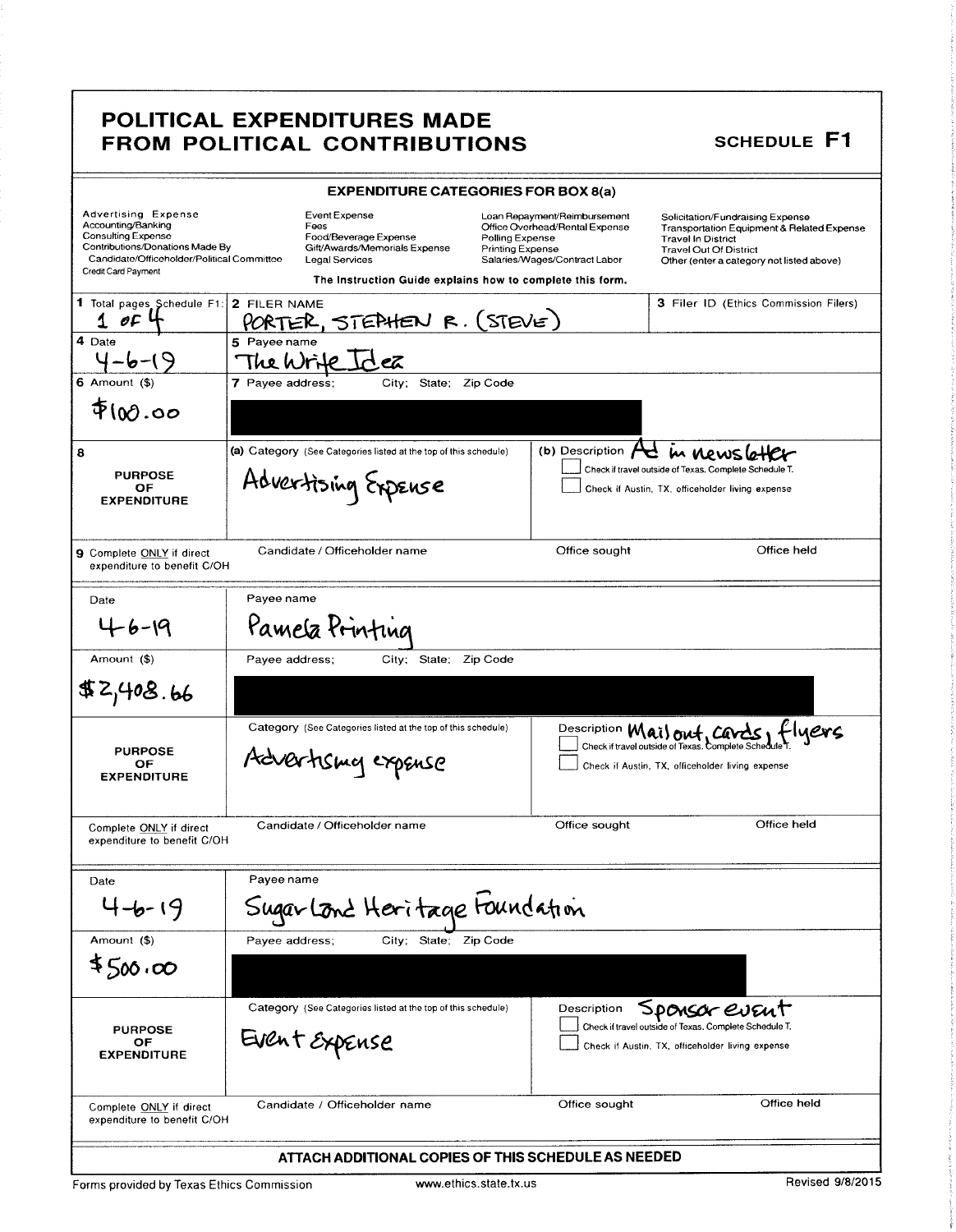#### POLITICAL EXPENDITURES MADE FROM POLITICAL CONTRIBUTIONS

|                                                                                                                                                                         | <b>EXPENDITURE CATEGORIES FOR BOX 8(a)</b>                                                                                                                                   |                                                                                                                                               |                                                                                                                                                                                                      |
|-------------------------------------------------------------------------------------------------------------------------------------------------------------------------|------------------------------------------------------------------------------------------------------------------------------------------------------------------------------|-----------------------------------------------------------------------------------------------------------------------------------------------|------------------------------------------------------------------------------------------------------------------------------------------------------------------------------------------------------|
| Advertising Expense<br>Accounting/Banking<br>Consulting Expense<br>Contributions/Donations Made By<br>Candidate/Officeholder/Political Committee<br>Credit Card Payment | <b>Event Expense</b><br>Fees<br>Food/Beverage Expense<br>Gift/Awards/Memorials Expense<br><b>Legal Services</b><br>The Instruction Guide explains how to complete this form. | Loan Repayment/Reimbursement<br>Office Overhead/Rental Expense<br>Polling Expense<br><b>Printing Expense</b><br>Salaries/Wages/Contract Labor | Solicitation/Fundraising Expense<br><b>Transportation Equipment &amp; Related Expense</b><br><b>Travel In District</b><br><b>Travel Out Of District</b><br>Other (enter a category not listed above) |
| 1 Total pages Schedule F1:<br>2 of 4                                                                                                                                    | 2 FILER NAME<br>PORTER                                                                                                                                                       | STEVE                                                                                                                                         | 3 Filer ID (Ethics Commission Filers)                                                                                                                                                                |
| 4 Date                                                                                                                                                                  | 5 Payee name<br>Icannower Cunsulting, LLC                                                                                                                                    |                                                                                                                                               |                                                                                                                                                                                                      |
| $6$ Amount $(5)$                                                                                                                                                        | 7 Payee address:                                                                                                                                                             |                                                                                                                                               |                                                                                                                                                                                                      |
| $\clubsuit$ 800.00                                                                                                                                                      |                                                                                                                                                                              |                                                                                                                                               |                                                                                                                                                                                                      |
| 8<br><b>PURPOSE</b><br>OF<br><b>EXPENDITURE</b>                                                                                                                         | (a) Category (See Categories listed at the top of this schedule)<br>Consulting Expense                                                                                       | (b) Description                                                                                                                               | Compargn consulting<br>Check if travel outside of Tekay. Complete Schedule T.<br>Check if Austin, TX, officeholder living expense                                                                    |
| 9 Complete ONLY if direct<br>expenditure to benefit C/OH                                                                                                                | Candidate / Officeholder name                                                                                                                                                | Office sought                                                                                                                                 | Office held                                                                                                                                                                                          |
| Date                                                                                                                                                                    | Payee name                                                                                                                                                                   |                                                                                                                                               |                                                                                                                                                                                                      |
| $4 - 1 - 19$                                                                                                                                                            | Magana Media                                                                                                                                                                 |                                                                                                                                               |                                                                                                                                                                                                      |
| Amount (\$)                                                                                                                                                             | City; State;<br>Zip Code<br>Payee address;                                                                                                                                   |                                                                                                                                               |                                                                                                                                                                                                      |
| \$3,500.00                                                                                                                                                              |                                                                                                                                                                              |                                                                                                                                               |                                                                                                                                                                                                      |
| <b>PURPOSE</b><br>ОF<br><b>EXPENDITURE</b>                                                                                                                              | Category (See Categories listed at the top of this schedule)<br>Consulting expense                                                                                           | Description                                                                                                                                   | Compaign consu<br>Check if travel outside of Texas. Complete Sched<br>Check if Austin, TX, officeholder living expense                                                                               |
| Complete ONLY if direct<br>expenditure to benefit C/OH                                                                                                                  | Candidate / Officeholder name                                                                                                                                                | Office sought                                                                                                                                 | Office held                                                                                                                                                                                          |
| Date                                                                                                                                                                    | Payee name                                                                                                                                                                   |                                                                                                                                               |                                                                                                                                                                                                      |
| $4 - 12 - 19$                                                                                                                                                           | AB<br>Communications                                                                                                                                                         |                                                                                                                                               |                                                                                                                                                                                                      |
| Amount (\$)                                                                                                                                                             | Pavee address:<br>City; State: Zip Code                                                                                                                                      |                                                                                                                                               |                                                                                                                                                                                                      |
| \$400.00                                                                                                                                                                |                                                                                                                                                                              |                                                                                                                                               |                                                                                                                                                                                                      |
| <b>PURPOSE</b><br>ОF<br><b>EXPENDITURE</b>                                                                                                                              | Category (See Categories listed at the top of this schedule)<br>Advartising expense                                                                                          | Description Sian MS                                                                                                                           | delivery<br>Check if travel outside of Texas. Complete Schedule<br>Check if Austin, TX, officeholder living expense                                                                                  |
| Complete ONLY if direct<br>expenditure to benefit C/OH                                                                                                                  | Candidate / Officeholder name                                                                                                                                                | Office sought                                                                                                                                 | Office held                                                                                                                                                                                          |
|                                                                                                                                                                         | ATTACH ADDITIONAL COPIES OF THIS SCHEDULE AS NEEDED                                                                                                                          |                                                                                                                                               |                                                                                                                                                                                                      |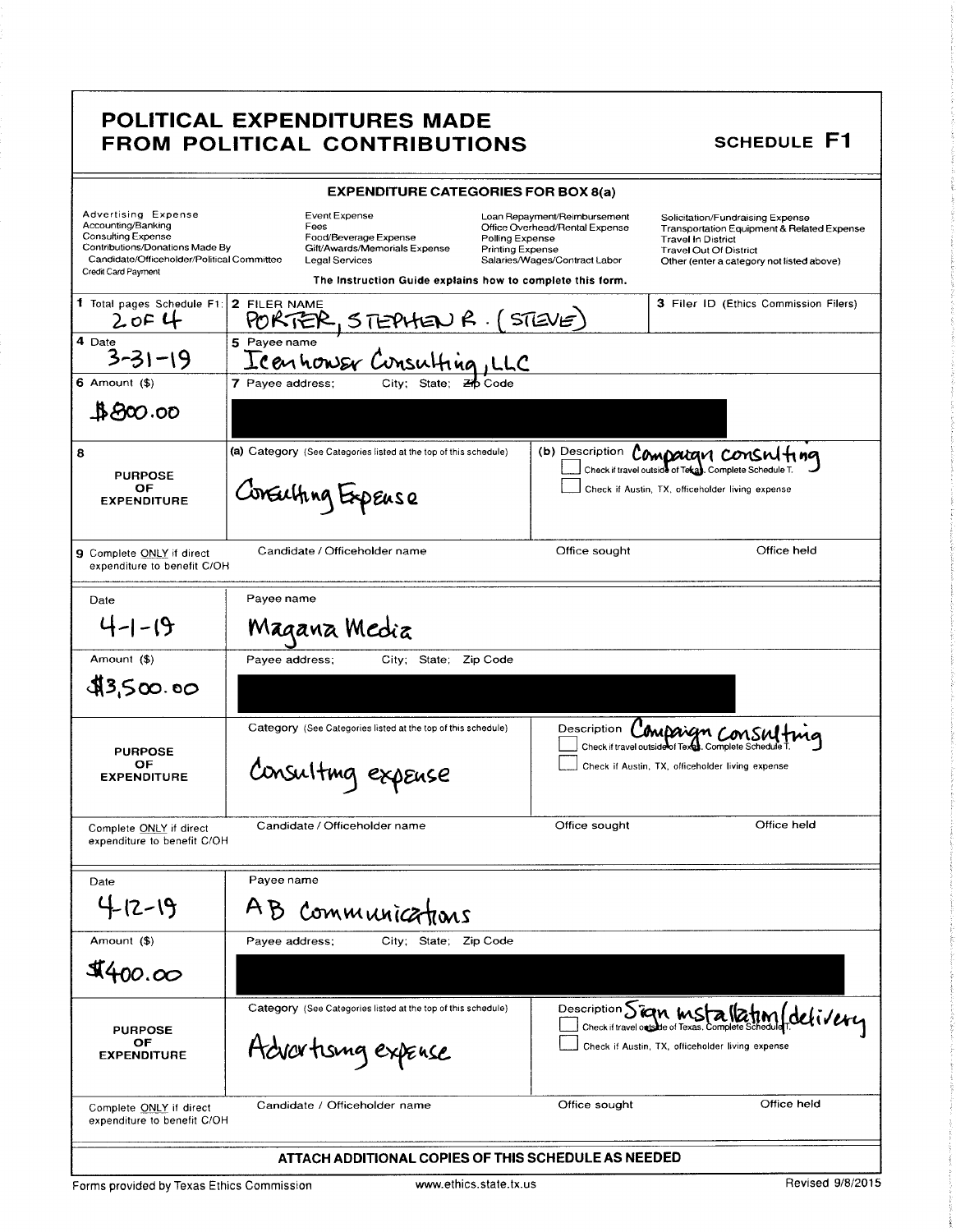#### POLITICAL EXPENDITURES MADE FROM POLITICAL CONTRIBUTIONS

|                                                                                                                                                                                       | <b>EXPENDITURE CATEGORIES FOR BOX 8(a)</b>                                                                                                                            |                                                                                                                                        |                                                                                                                                                                                           |
|---------------------------------------------------------------------------------------------------------------------------------------------------------------------------------------|-----------------------------------------------------------------------------------------------------------------------------------------------------------------------|----------------------------------------------------------------------------------------------------------------------------------------|-------------------------------------------------------------------------------------------------------------------------------------------------------------------------------------------|
| <b>Advertising Expense</b><br>Accounting/Banking<br><b>Consulting Expense</b><br>Contributions/Donations Made By<br>Candidate/Officeholder/Political Committee<br>Credit Card Payment | Event Expense<br>Fees<br>Food/Beverage Expense<br>Gift/Awards/Memorials Expense<br><b>Legal Services</b><br>The Instruction Guide explains how to complete this form. | Loan Repayment/Reimbursement<br>Office Overhead/Rental Expense<br>Polling Expense<br>Printing Expense<br>Salaries/Wages/Contract Labor | Solicitation/Fundraising Expense<br>Transportation Equipment & Related Expense<br><b>Travel In District</b><br><b>Travel Out Of District</b><br>Other (enter a category not listed above) |
| 1 Total pages Schedule F1: 2 FILER NAME<br>$\mathcal{O}$ FL                                                                                                                           | <u>PORTER, STEPHEN R. (STEVE)</u>                                                                                                                                     |                                                                                                                                        | 3 Filer ID (Ethics Commission Filers)                                                                                                                                                     |
| 4 Date<br>-15-19                                                                                                                                                                      | 5 Pavee name<br>Chase Card Senices                                                                                                                                    |                                                                                                                                        |                                                                                                                                                                                           |
| $6$ Amount $(6)$                                                                                                                                                                      | 7 Payee address:<br>City; State; Zip Code                                                                                                                             |                                                                                                                                        |                                                                                                                                                                                           |
| $s_1$ ,481.43                                                                                                                                                                         |                                                                                                                                                                       |                                                                                                                                        |                                                                                                                                                                                           |
| 8                                                                                                                                                                                     | (a) Category (See Categories listed at the top of this schedule)                                                                                                      | (b) Description                                                                                                                        |                                                                                                                                                                                           |
| <b>PURPOSE</b><br>OF<br><b>EXPENDITURE</b>                                                                                                                                            | Credit card payment                                                                                                                                                   |                                                                                                                                        | Check if travel outside of Texas. Complete Schedule T.<br>Check if Austin, TX, officeholder living expense                                                                                |
| 9 Complete ONLY if direct<br>expenditure to benefit C/OH                                                                                                                              | Candidate / Officeholder name                                                                                                                                         | Office sought                                                                                                                          | Office held                                                                                                                                                                               |
| Date                                                                                                                                                                                  | Payee name                                                                                                                                                            |                                                                                                                                        |                                                                                                                                                                                           |
| 16-19                                                                                                                                                                                 | Pamela Printing                                                                                                                                                       |                                                                                                                                        |                                                                                                                                                                                           |
| Amount (\$)                                                                                                                                                                           | Payee address;<br>City; State; Zip Code                                                                                                                               |                                                                                                                                        |                                                                                                                                                                                           |
| 484.44                                                                                                                                                                                |                                                                                                                                                                       |                                                                                                                                        |                                                                                                                                                                                           |
|                                                                                                                                                                                       | Category (See Categories listed at the top of this schedule)                                                                                                          | Description                                                                                                                            | Cards                                                                                                                                                                                     |
| <b>PURPOSE</b><br>ОF                                                                                                                                                                  |                                                                                                                                                                       |                                                                                                                                        | Check if travel outside of Texas. Complete Schedule T.<br>Check if Austin, TX, officeholder living expense                                                                                |
| <b>EXPENDITURE</b>                                                                                                                                                                    | Advertising expense                                                                                                                                                   |                                                                                                                                        |                                                                                                                                                                                           |
| Complete ONLY if direct<br>expenditure to benefit C/OH                                                                                                                                | Candidate / Officeholder name                                                                                                                                         | Office sought                                                                                                                          | Office held                                                                                                                                                                               |
| Date                                                                                                                                                                                  | Payee name                                                                                                                                                            |                                                                                                                                        |                                                                                                                                                                                           |
| 4-24-19                                                                                                                                                                               | Steve Porter                                                                                                                                                          |                                                                                                                                        |                                                                                                                                                                                           |
| Amount (\$)                                                                                                                                                                           | Payee address;<br>City; State:                                                                                                                                        | Zip Code                                                                                                                               |                                                                                                                                                                                           |
| \$21.84                                                                                                                                                                               |                                                                                                                                                                       |                                                                                                                                        |                                                                                                                                                                                           |
|                                                                                                                                                                                       | Category (See Categories listed at the top of this schedule)                                                                                                          | Description                                                                                                                            |                                                                                                                                                                                           |
| <b>PURPOSE</b><br>ОF                                                                                                                                                                  | Keimbursement                                                                                                                                                         |                                                                                                                                        | Check if travel outside of Texas, Complete Schedule T.<br>Check if Austin, TX, officeholder living expense                                                                                |
| <b>EXPENDITURE</b>                                                                                                                                                                    |                                                                                                                                                                       | Politica                                                                                                                               | om Persincl                                                                                                                                                                               |
| Complete ONLY if direct<br>expenditure to benefit C/OH                                                                                                                                | Candidate / Officeholder name                                                                                                                                         | Office sought                                                                                                                          | Office held                                                                                                                                                                               |
|                                                                                                                                                                                       | ATTACH ADDITIONAL COPIES OF THIS SCHEDULE AS NEEDED                                                                                                                   |                                                                                                                                        |                                                                                                                                                                                           |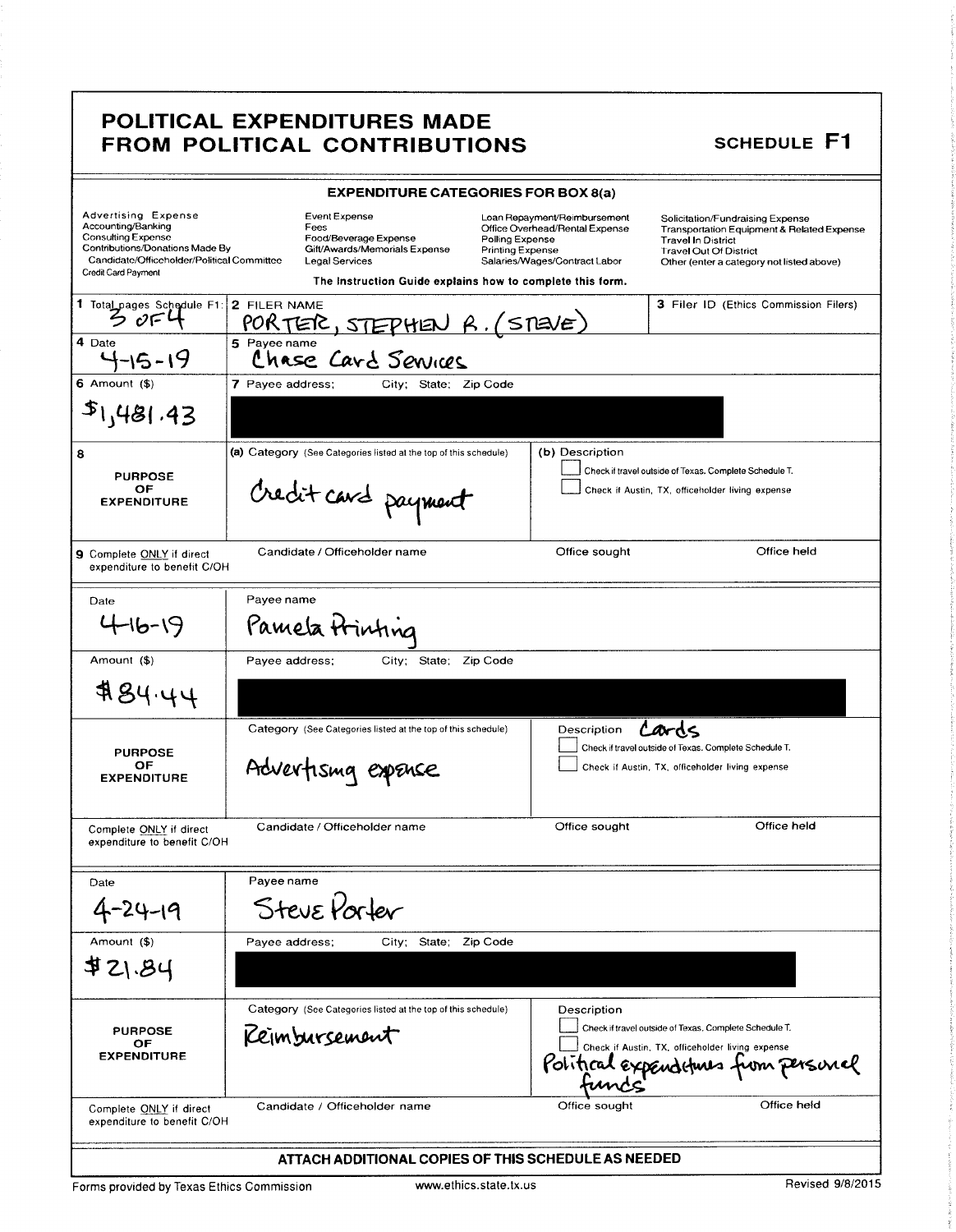#### POLITICAL EXPENDITURES MADE FROM POLITICAL CONTRIBUTIONS SCHEDULE F1

|                                                                                                                                                                                       | <b>EXPENDITURE CATEGORIES FOR BOX 8(a)</b>                                                                                                                     |                                                                                                                                               |                                                                                                                                                                                           |
|---------------------------------------------------------------------------------------------------------------------------------------------------------------------------------------|----------------------------------------------------------------------------------------------------------------------------------------------------------------|-----------------------------------------------------------------------------------------------------------------------------------------------|-------------------------------------------------------------------------------------------------------------------------------------------------------------------------------------------|
| <b>Advertising Expense</b><br>Accounting/Banking<br><b>Consulting Expense</b><br>Contributions/Donations Made By<br>Candidate/Officeholder/Political Committee<br>Credit Card Payment | Event Expense<br>Fees<br>Food/Beverage Expense<br>Gift/Awards/Memorials Expense<br>Legal Services<br>The Instruction Guide explains how to complete this form. | Loan Repayment/Reimbursement<br>Office Overhead/Rental Expense<br>Polling Expense<br><b>Printing Expense</b><br>Salaries/Wages/Contract Labor | Solicitation/Fundraising Expense<br>Transportation Equipment & Related Expense<br><b>Travel In District</b><br><b>Travel Out Of District</b><br>Other (enter a category not listed above) |
| 1 Total pages Schedule F1:                                                                                                                                                            | 2 FILER NAME<br>PORTER, STEPHEN R. (STEVE)                                                                                                                     |                                                                                                                                               | 3 Filer ID (Ethics Commission Filers)                                                                                                                                                     |
| 4 Date<br>Varions                                                                                                                                                                     | 5 Payee name                                                                                                                                                   |                                                                                                                                               |                                                                                                                                                                                           |
| $6$ Amount $($ )                                                                                                                                                                      | 7 Payee address;<br>City; State; Zip Code                                                                                                                      |                                                                                                                                               |                                                                                                                                                                                           |
| 8<br><b>PURPOSE</b><br>OF<br><b>EXPENDITURE</b>                                                                                                                                       | (a) Category (See Categories listed at the top of this schedule)<br>LORS                                                                                       | (b) Description                                                                                                                               | Check if travel outside of Texas. Complete Schedule T.<br>Check if Austin, TX, officeholder living expense<br>PayPal fees to use it                                                       |
| <b>9</b> Complete ONLY if direct<br>expenditure to benefit C/OH                                                                                                                       | Candidate / Officeholder name                                                                                                                                  | Office sought                                                                                                                                 | Office held                                                                                                                                                                               |
| <b>Date</b>                                                                                                                                                                           | Payee name                                                                                                                                                     |                                                                                                                                               |                                                                                                                                                                                           |
| Amount (\$)                                                                                                                                                                           | Payee address;<br>City; State; Zip Code                                                                                                                        |                                                                                                                                               |                                                                                                                                                                                           |
| <b>PURPOSE</b><br>ОF<br><b>EXPENDITURE</b>                                                                                                                                            | Category (See Categories listed at the top of this schedule)                                                                                                   | Description                                                                                                                                   | Check if travel outside of Texas. Complete Schedule T.<br>Check if Austin, TX, officeholder living expense                                                                                |
| Complete ONLY if direct<br>expenditure to benefit C/OH                                                                                                                                | Candidate / Officeholder name                                                                                                                                  | Office sought                                                                                                                                 | Office held                                                                                                                                                                               |
| Date                                                                                                                                                                                  | Payee name                                                                                                                                                     |                                                                                                                                               |                                                                                                                                                                                           |
| Amount (\$)                                                                                                                                                                           | Payee address;<br>City; State; Zip Code                                                                                                                        |                                                                                                                                               |                                                                                                                                                                                           |
| <b>PURPOSE</b><br><b>OF</b><br><b>EXPENDITURE</b>                                                                                                                                     | Category (See Categories listed at the top of this schedule)                                                                                                   | Description                                                                                                                                   | Check if travel outside of Texas, Complete Schedule T.<br>Check if Austin, TX, officeholder living expense                                                                                |
| Complete ONLY if direct<br>expenditure to benefit C/OH                                                                                                                                | Candidate / Officeholder name                                                                                                                                  | Office sought                                                                                                                                 | Office held                                                                                                                                                                               |
|                                                                                                                                                                                       | ATTACH ADDITIONAL COPIES OF THIS SCHEDULE AS NEEDED                                                                                                            |                                                                                                                                               |                                                                                                                                                                                           |

Forms provided by Texas Ethics Commission www.ethics.state.tx.us Revised 9/8/2015

 $\frac{1}{3}$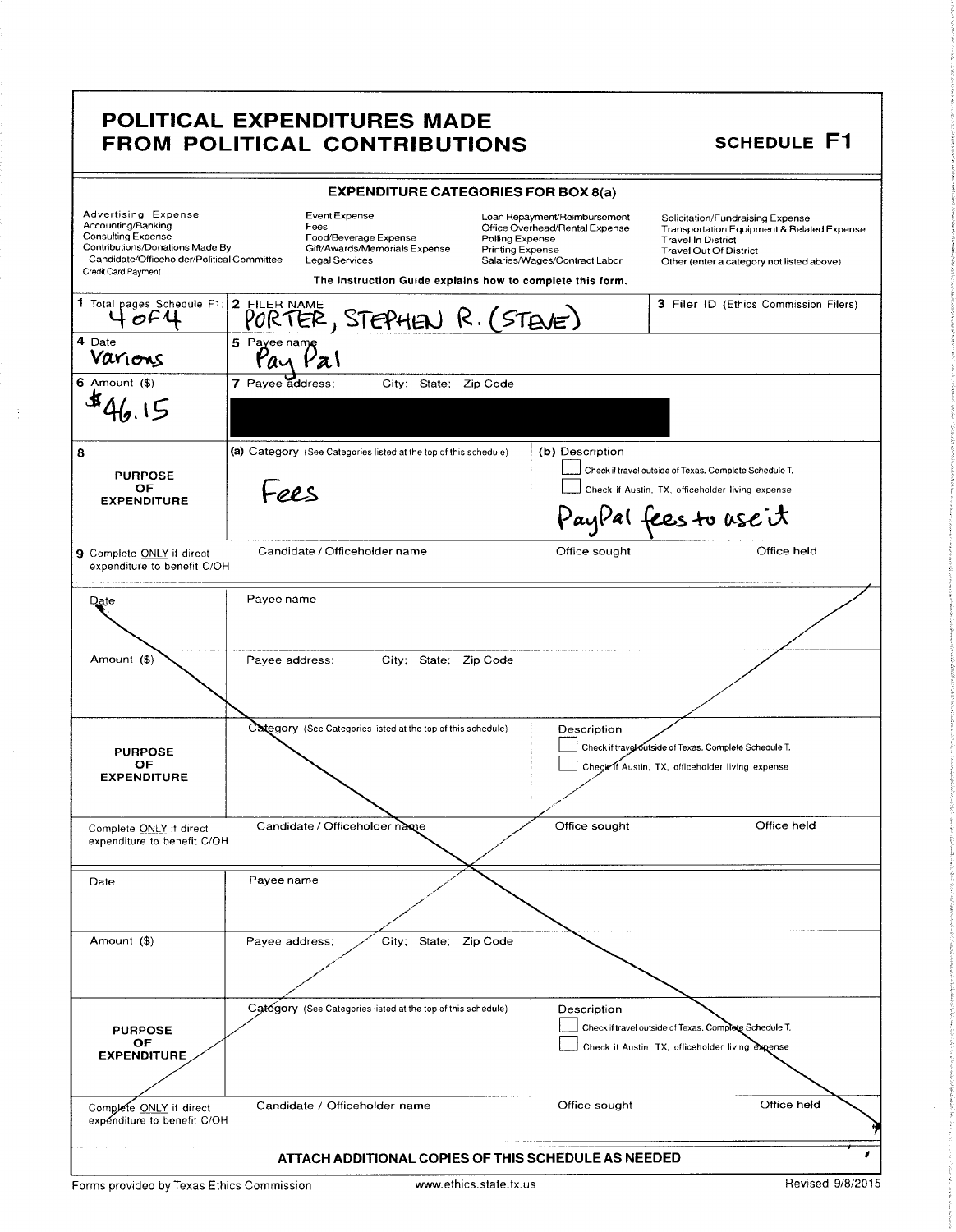# UNPAID INCURRED OBLIGATIONS SCHEDULE F2

|                                                                                                                                                         | <b>EXPENDITURE CATEGORIES FOR BOX 10(a)</b>                                                                                 |                                                                                                                                               |                                                                                                                                                                                           |
|---------------------------------------------------------------------------------------------------------------------------------------------------------|-----------------------------------------------------------------------------------------------------------------------------|-----------------------------------------------------------------------------------------------------------------------------------------------|-------------------------------------------------------------------------------------------------------------------------------------------------------------------------------------------|
| <b>Advertising Expense</b><br>Accounting/Banking<br>Consulting Expense<br>Contributions/Donations Made By<br>Candidate/Officeholder/Political Committee | Event Expense<br>Fees<br>Food/Beverage Expense<br>Gift/Awards/Memorials Expense<br><b>Legal Services</b>                    | Loan Repayment/Reimbursement<br>Office Overhead/Rental Expense<br>Polling Expense<br><b>Printing Expense</b><br>Salaries/Wages/Contract Labor | Solicitation/Fundraising Expense<br>Transportation Equipment & Related Expense<br><b>Travel In District</b><br><b>Travel Out Of District</b><br>Other (enter a category not listed above) |
|                                                                                                                                                         | The Instruction Guide explains how to complete this form.                                                                   |                                                                                                                                               |                                                                                                                                                                                           |
| 1 Total pages Schedule F2:<br>1 of 2                                                                                                                    | 2 FILER NAME<br>PORTER, STEPHEN R. (STEVE)                                                                                  |                                                                                                                                               | 3 Filer ID (Ethics Commission Filers)                                                                                                                                                     |
|                                                                                                                                                         | 4 TOTAL OF UNITEMIZED UNPAID INCURRED OBLIGATIONS                                                                           |                                                                                                                                               | \$                                                                                                                                                                                        |
| 5 Date<br>4-4-19                                                                                                                                        | 6 Payee name<br>OfficeDepot                                                                                                 |                                                                                                                                               |                                                                                                                                                                                           |
| 7 Amount $($)$                                                                                                                                          | 8 Payee address;<br>City, State; Zip Code                                                                                   |                                                                                                                                               |                                                                                                                                                                                           |
| <b>F31.3B</b>                                                                                                                                           |                                                                                                                             |                                                                                                                                               |                                                                                                                                                                                           |
| 9<br><b>TYPE OF</b><br><b>EXPENDITURE</b>                                                                                                               | Political                                                                                                                   | Non-Political                                                                                                                                 |                                                                                                                                                                                           |
| 10                                                                                                                                                      | (a) Category (See Categories listed at the top of this schedule)                                                            |                                                                                                                                               | (b) Description Name badges                                                                                                                                                               |
| <b>PURPOSE</b><br>ΟF<br><b>EXPENDITURE</b>                                                                                                              | Check if travel outside of Texas, Complete Schedule T.<br>Event ExpEnse<br>Check if Austin, TX, officeholder living expense |                                                                                                                                               |                                                                                                                                                                                           |
| 11 Complete ONLY if direct<br>expenditure to benefit C/OH<br>Date<br>$4 - 10 - 19$                                                                      | Candidate / Officeholder name<br>Payee name<br>Brancina Matteus                                                             | Office sought                                                                                                                                 |                                                                                                                                                                                           |
| Amount (\$)                                                                                                                                             | City; State; Zip Code<br>Payee address;                                                                                     |                                                                                                                                               |                                                                                                                                                                                           |
| \$136.23                                                                                                                                                |                                                                                                                             |                                                                                                                                               |                                                                                                                                                                                           |
| <b>TYPE OF</b><br><b>EXPENDITURE</b>                                                                                                                    | Political                                                                                                                   | Non-Political                                                                                                                                 |                                                                                                                                                                                           |
| <b>PURPOSE</b><br>OF<br><b>EXPENDITURE</b>                                                                                                              | Category (See Categories listed at the top of this schedule)<br>Advertising Expense                                         | Description                                                                                                                                   | Check if travel outside of Texas. Complete Schedule T.<br>Check if Austin, TX, officeholder living expense                                                                                |
| Complete ONLY if direct<br>expenditure to benefit C/OH                                                                                                  | Candidate / Officeholder name                                                                                               | Office sought                                                                                                                                 | Office held                                                                                                                                                                               |
|                                                                                                                                                         |                                                                                                                             |                                                                                                                                               |                                                                                                                                                                                           |
|                                                                                                                                                         | ATTACH ADDITIONAL COPIES OF THIS SCHEDULE AS NEEDED                                                                         |                                                                                                                                               |                                                                                                                                                                                           |
| Forms provided by Texas Ethics Commission                                                                                                               | www.ethics.state.tx.us                                                                                                      |                                                                                                                                               | Revised 9/8/2015                                                                                                                                                                          |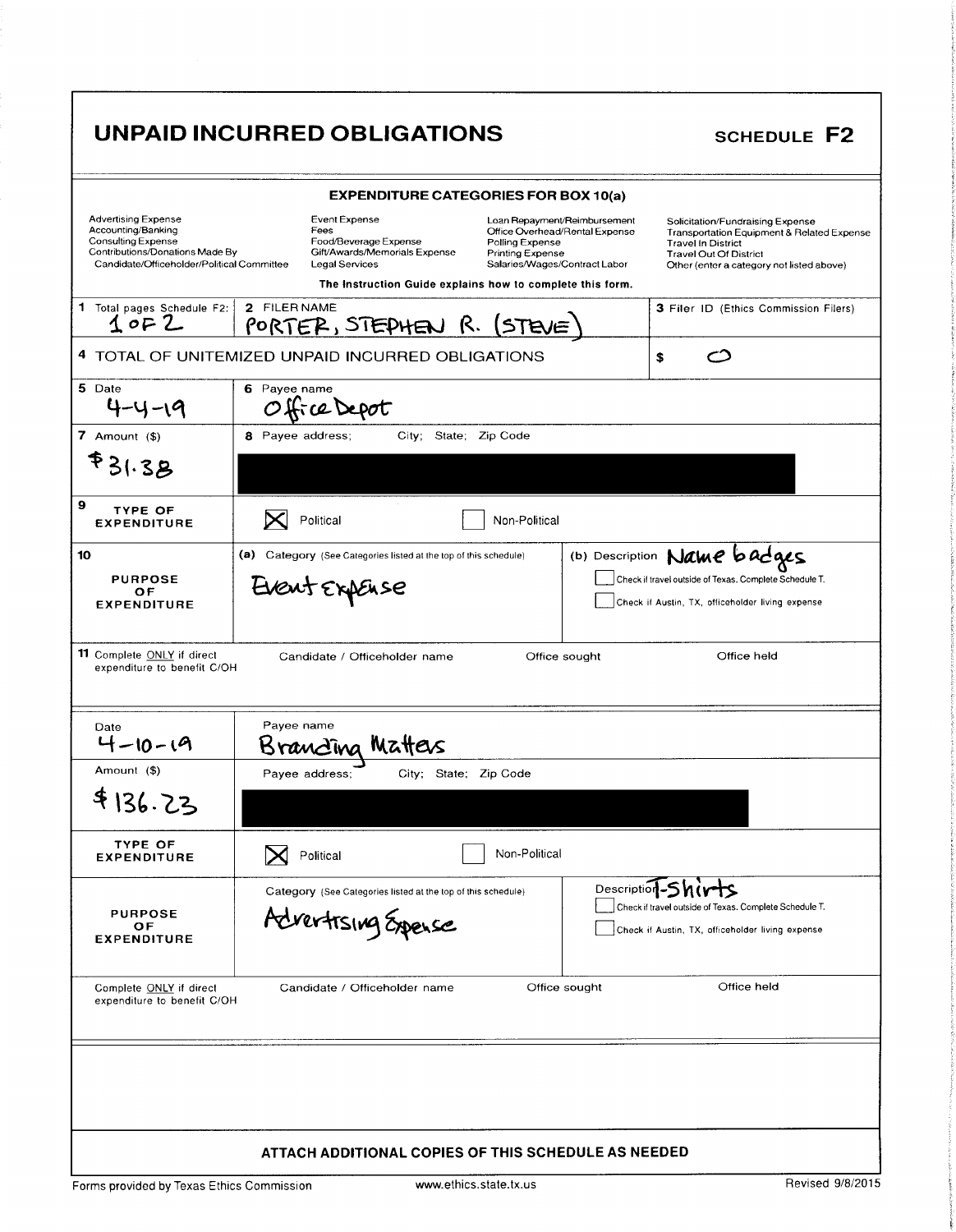# UNPAID INCURRED OBLIGATIONS

| <b>EXPENDITURE CATEGORIES FOR BOX 10(a)</b>                                                                                                             |                                                                                                                                                                       |                                                                                                                                               |                                                                                                                                                                                           |  |  |  |
|---------------------------------------------------------------------------------------------------------------------------------------------------------|-----------------------------------------------------------------------------------------------------------------------------------------------------------------------|-----------------------------------------------------------------------------------------------------------------------------------------------|-------------------------------------------------------------------------------------------------------------------------------------------------------------------------------------------|--|--|--|
| <b>Advertising Expense</b><br>Accounting/Banking<br>Consulting Expense<br>Contributions/Donations Made By<br>Candidate/Officeholder/Political Committee | Event Expense<br>Fees<br>Food/Beverage Expense<br>Gift/Awards/Memorials Expense<br><b>Legal Services</b><br>The Instruction Guide explains how to complete this form. | Loan Repayment/Reimbursement<br>Office Overhead/Rental Expense<br>Polling Expense<br><b>Printing Expense</b><br>Salaries/Wages/Contract Labor | Solicitation/Fundraising Expense<br>Transportation Equipment & Related Expense<br><b>Travel In District</b><br><b>Travel Out Of District</b><br>Other (enter a category not listed above) |  |  |  |
| 1 Total pages Schedule F2:                                                                                                                              | 2 FILER NAME                                                                                                                                                          |                                                                                                                                               | 3 Filer ID (Ethics Commission Filers)                                                                                                                                                     |  |  |  |
| 2 OF 2                                                                                                                                                  | PORTER, STEPHEN R. (STEVE)                                                                                                                                            |                                                                                                                                               |                                                                                                                                                                                           |  |  |  |
|                                                                                                                                                         | 4 TOTAL OF UNITEMIZED UNPAID INCURRED OBLIGATIONS<br>\$                                                                                                               |                                                                                                                                               |                                                                                                                                                                                           |  |  |  |
| 5 Date<br>$4 - 16 - 19$                                                                                                                                 | 6 Payee name<br>Brookstreet Bar-B-Q                                                                                                                                   |                                                                                                                                               |                                                                                                                                                                                           |  |  |  |
| 7 Amount (\$)                                                                                                                                           | 8 Payee address;<br>City; State; Zip Code                                                                                                                             |                                                                                                                                               |                                                                                                                                                                                           |  |  |  |
| \$378.66                                                                                                                                                |                                                                                                                                                                       |                                                                                                                                               |                                                                                                                                                                                           |  |  |  |
| 9<br><b>TYPE OF</b><br><b>EXPENDITURE</b>                                                                                                               | Political<br>Non-Political                                                                                                                                            |                                                                                                                                               |                                                                                                                                                                                           |  |  |  |
| 10                                                                                                                                                      | (a)<br>Company (See Calegories listed at the top of this schedule)                                                                                                    | (b) Description                                                                                                                               | tood for Eugust                                                                                                                                                                           |  |  |  |
| <b>PURPOSE</b><br>ОF                                                                                                                                    |                                                                                                                                                                       |                                                                                                                                               | Check if travel outside of Texas. Complete Schedule T.                                                                                                                                    |  |  |  |
| <b>EXPENDITURE</b>                                                                                                                                      | Event Expense<br>Food / beverage                                                                                                                                      |                                                                                                                                               | Check if Austin, TX, officeholder living expense                                                                                                                                          |  |  |  |
| 11 Complete ONLY if direct<br>Office held<br>Candidate / Officeholder name<br>Office sought<br>expenditure to benefit C/OH                              |                                                                                                                                                                       |                                                                                                                                               |                                                                                                                                                                                           |  |  |  |
| Date                                                                                                                                                    | Payee name<br>NBD<br>(JNAC                                                                                                                                            |                                                                                                                                               |                                                                                                                                                                                           |  |  |  |
| Amount (\$)                                                                                                                                             | State; Zip Code<br>Payee address;<br>City;                                                                                                                            |                                                                                                                                               |                                                                                                                                                                                           |  |  |  |
| <b>\$350.73</b>                                                                                                                                         |                                                                                                                                                                       |                                                                                                                                               |                                                                                                                                                                                           |  |  |  |
| <b>TYPE OF</b><br><b>EXPENDITURE</b>                                                                                                                    | Non-Political<br>Political                                                                                                                                            |                                                                                                                                               |                                                                                                                                                                                           |  |  |  |
|                                                                                                                                                         | Category (See Calegories listed at the top of this schedule)                                                                                                          | Description                                                                                                                                   | rans                                                                                                                                                                                      |  |  |  |
| <b>PURPOSE</b><br>ОF                                                                                                                                    | Advertising expense                                                                                                                                                   |                                                                                                                                               | Check if travel outside of Texas. Complete Schedule T.<br>Check if Austin, TX, officeholder living expense                                                                                |  |  |  |
| <b>EXPENDITURE</b>                                                                                                                                      |                                                                                                                                                                       |                                                                                                                                               |                                                                                                                                                                                           |  |  |  |
| Office held<br>Complete ONLY if direct<br>Candidate / Officeholder name<br>Office sought<br>expenditure to benefit C/OH                                 |                                                                                                                                                                       |                                                                                                                                               |                                                                                                                                                                                           |  |  |  |
|                                                                                                                                                         |                                                                                                                                                                       |                                                                                                                                               |                                                                                                                                                                                           |  |  |  |
|                                                                                                                                                         |                                                                                                                                                                       |                                                                                                                                               |                                                                                                                                                                                           |  |  |  |
|                                                                                                                                                         |                                                                                                                                                                       |                                                                                                                                               |                                                                                                                                                                                           |  |  |  |
|                                                                                                                                                         |                                                                                                                                                                       |                                                                                                                                               |                                                                                                                                                                                           |  |  |  |
|                                                                                                                                                         |                                                                                                                                                                       |                                                                                                                                               |                                                                                                                                                                                           |  |  |  |
|                                                                                                                                                         | <b>ATTACH ADDITIONAL COPIES OF THIS SCHEDULE AS NEEDED</b>                                                                                                            |                                                                                                                                               |                                                                                                                                                                                           |  |  |  |
| Revised 9/8/2015<br>www.ethics.state.tx.us<br>Forms provided by Texas Ethics Commission                                                                 |                                                                                                                                                                       |                                                                                                                                               |                                                                                                                                                                                           |  |  |  |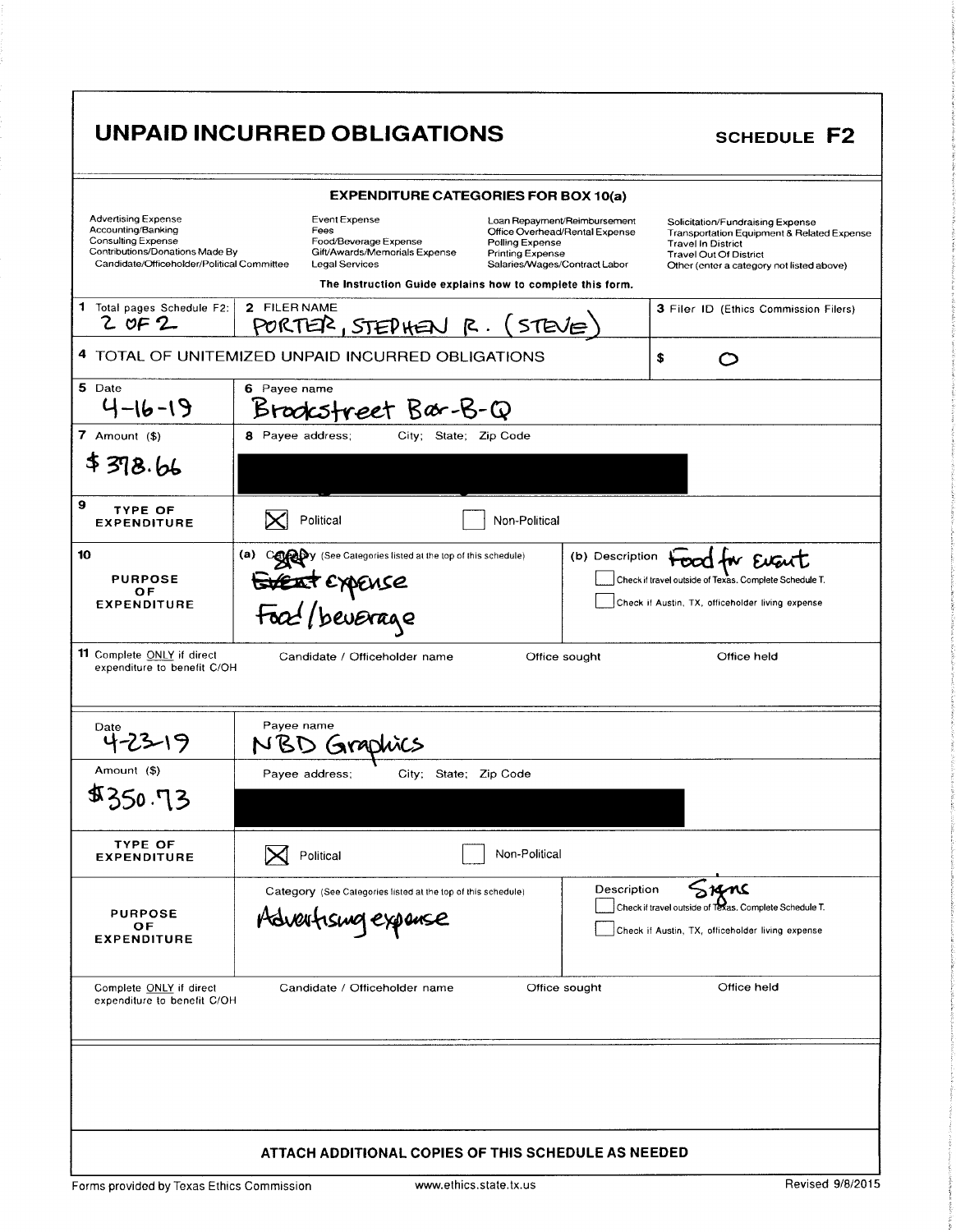|                                                                                                                                                                                                                                                                                                                                                                            | <b>EXPENDITURES MADE BY CREDIT CARD</b>                                                                                                                                                                                                                                                                                | <b>SCHEDULE F4</b>                                                                                                                                                                        |  |  |  |
|----------------------------------------------------------------------------------------------------------------------------------------------------------------------------------------------------------------------------------------------------------------------------------------------------------------------------------------------------------------------------|------------------------------------------------------------------------------------------------------------------------------------------------------------------------------------------------------------------------------------------------------------------------------------------------------------------------|-------------------------------------------------------------------------------------------------------------------------------------------------------------------------------------------|--|--|--|
| <b>EXPENDITURE CATEGORIES FOR BOX 10(a)</b>                                                                                                                                                                                                                                                                                                                                |                                                                                                                                                                                                                                                                                                                        |                                                                                                                                                                                           |  |  |  |
| <b>Advertising Expense</b><br>Accounting/Banking<br>Consulting Expense<br>Contributions/Donations Made By<br>Candidate/Officeholder/Political Committee                                                                                                                                                                                                                    | Event Expense<br>Loan Repayment/Reimbursement<br>Fees<br>Office Overhead/Rental Expense<br>Food/Beverage Expense<br>Polling Expense<br>Gift/Awards/Memorials Expense<br><b>Printing Expense</b><br><b>Legal Services</b><br>Salaries/Wages/Contract Labor<br>The Instruction Guide explains how to complete this form. | Solicitation/Fundraising Expense<br>Transportation Equipment & Related Expense<br><b>Travel In District</b><br><b>Travel Out Of District</b><br>Other (enter a category not listed above) |  |  |  |
| 1 Total pages Schedule F4:<br>10F2                                                                                                                                                                                                                                                                                                                                         | 2 FILER NAME<br><u> PORTER, STEPHEN R. (STEVE)</u>                                                                                                                                                                                                                                                                     | 3 Filer ID (Ethics Commission Filers)                                                                                                                                                     |  |  |  |
|                                                                                                                                                                                                                                                                                                                                                                            | 4 TOTAL OF UNITEMIZED EXPENDITURES CHARGED TO A CREDIT CARD                                                                                                                                                                                                                                                            | \$                                                                                                                                                                                        |  |  |  |
| 5 Date<br>$4 - 4 - 19$                                                                                                                                                                                                                                                                                                                                                     | 6 Payee name<br>træ Depot                                                                                                                                                                                                                                                                                              |                                                                                                                                                                                           |  |  |  |
| 7 Amount $($)$<br>$*31.38$                                                                                                                                                                                                                                                                                                                                                 | 8 Payee address;<br>City;<br>State; Zip Code                                                                                                                                                                                                                                                                           |                                                                                                                                                                                           |  |  |  |
| 9<br><b>TYPE OF</b><br><b>EXPENDITURE</b>                                                                                                                                                                                                                                                                                                                                  | Political<br>Non-Political                                                                                                                                                                                                                                                                                             |                                                                                                                                                                                           |  |  |  |
| 10<br><b>PURPOSE</b><br>OF<br><b>EXPENDITURE</b>                                                                                                                                                                                                                                                                                                                           | (a) Category (See Categories listed at the top of this schedule)<br>Event Expense                                                                                                                                                                                                                                      | (b) Description Name badages<br>Check if travel outside of Texas. Complete Schedule T.<br>Check if Austin, TX, officeholder living expense                                                |  |  |  |
| 11 Complete ONLY if direct                                                                                                                                                                                                                                                                                                                                                 | Candidate / Officeholder name<br>Office sought<br>Office held<br>expenditure to benefit C/OH                                                                                                                                                                                                                           |                                                                                                                                                                                           |  |  |  |
| Date<br>4-10-19                                                                                                                                                                                                                                                                                                                                                            | Payee name<br><u>Branding Matters</u>                                                                                                                                                                                                                                                                                  |                                                                                                                                                                                           |  |  |  |
| Amount (\$)<br>\$136.23                                                                                                                                                                                                                                                                                                                                                    | City; State; Zip Code<br>Payee address;                                                                                                                                                                                                                                                                                |                                                                                                                                                                                           |  |  |  |
| <b>TYPE OF</b><br><b>EXPENDITURE</b>                                                                                                                                                                                                                                                                                                                                       | Non-Political<br>Political                                                                                                                                                                                                                                                                                             |                                                                                                                                                                                           |  |  |  |
| <b>PURPOSE</b><br>OF<br><b>EXPENDITURE</b>                                                                                                                                                                                                                                                                                                                                 | Category (See Categories listed at the top of this schedule)<br>Advartising Expense                                                                                                                                                                                                                                    | Description T Shirts<br>Check if travel outside of Texas. Complete Schedule T.<br>Check if Austin, TX, officeholder living expense                                                        |  |  |  |
| Complete ONLY if direct<br>expenditure to benefit C/OH                                                                                                                                                                                                                                                                                                                     | Candidate / Officeholder name<br>Office sought                                                                                                                                                                                                                                                                         | Office held                                                                                                                                                                               |  |  |  |
|                                                                                                                                                                                                                                                                                                                                                                            |                                                                                                                                                                                                                                                                                                                        |                                                                                                                                                                                           |  |  |  |
| ATTACH ADDITIONAL COPIES OF THIS SCHEDULE AS NEEDED<br>$\frac{1}{2}$ $\frac{1}{2}$ $\frac{1}{2}$ $\frac{1}{2}$ $\frac{1}{2}$ $\frac{1}{2}$ $\frac{1}{2}$ $\frac{1}{2}$ $\frac{1}{2}$ $\frac{1}{2}$ $\frac{1}{2}$ $\frac{1}{2}$ $\frac{1}{2}$ $\frac{1}{2}$ $\frac{1}{2}$ $\frac{1}{2}$ $\frac{1}{2}$ $\frac{1}{2}$ $\frac{1}{2}$ $\frac{1}{2}$ $\frac{1}{2}$ $\frac{1}{2}$ |                                                                                                                                                                                                                                                                                                                        |                                                                                                                                                                                           |  |  |  |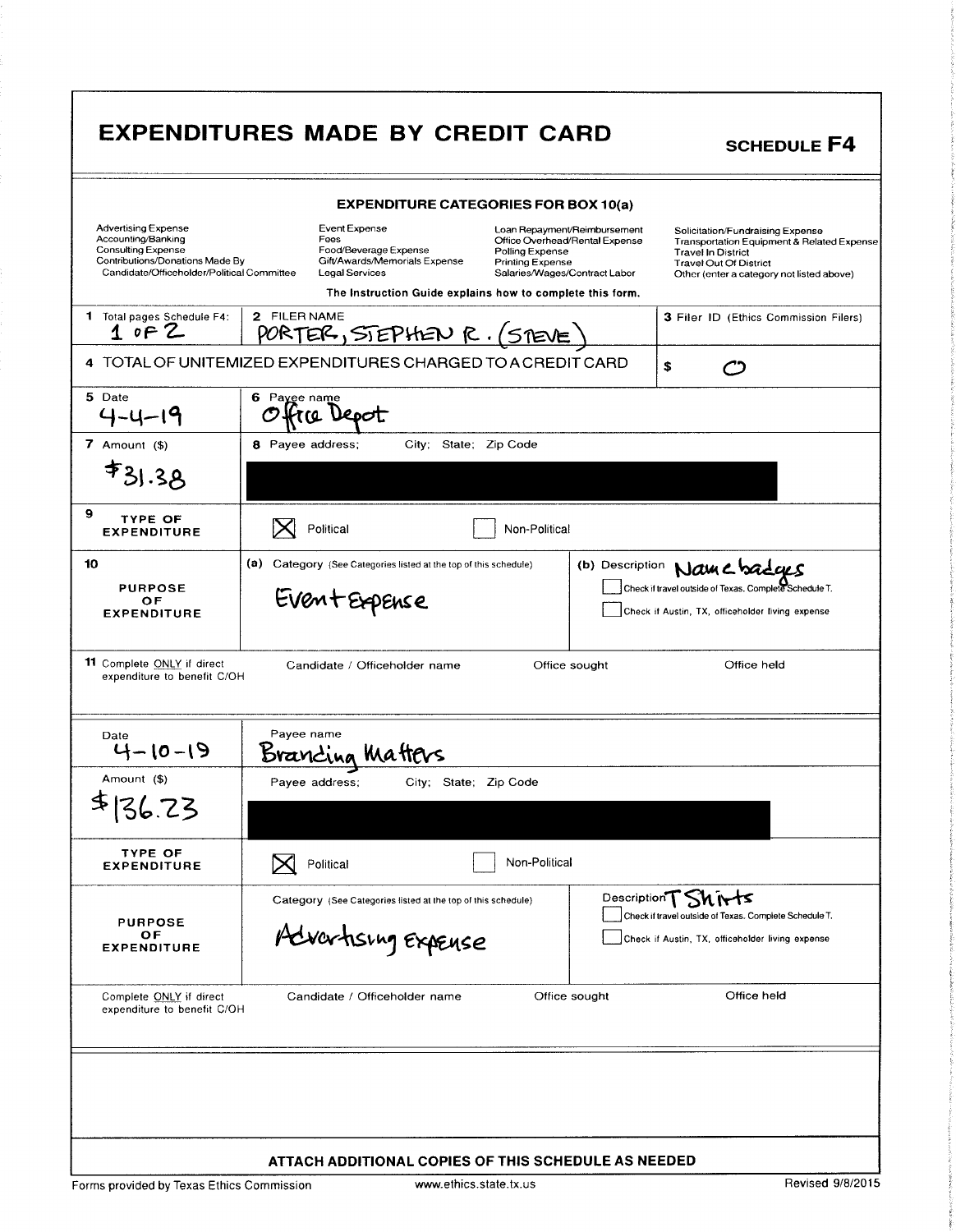|                                                                                                                                                                | <b>EXPENDITURES MADE BY CREDIT CARD</b>                                                                         |                                                                                                                                               | <b>SCHEDULE F4</b>                                                                                                                                                                        |
|----------------------------------------------------------------------------------------------------------------------------------------------------------------|-----------------------------------------------------------------------------------------------------------------|-----------------------------------------------------------------------------------------------------------------------------------------------|-------------------------------------------------------------------------------------------------------------------------------------------------------------------------------------------|
|                                                                                                                                                                |                                                                                                                 | <b>EXPENDITURE CATEGORIES FOR BOX 10(a)</b>                                                                                                   |                                                                                                                                                                                           |
| <b>Advertising Expense</b><br>Accounting/Banking<br><b>Consulting Expense</b><br>Contributions/Donations Made By<br>Candidate/Officeholder/Political Committee | <b>Event Expense</b><br>Fees<br>Food/Beverage Expense<br>Gift/Awards/Memorials Expense<br><b>Legal Services</b> | Loan Repayment/Reimbursement<br>Office Overhead/Rental Expense<br>Polling Expense<br><b>Printing Expense</b><br>Salaries/Wages/Contract Labor | Solicitation/Fundraising Expense<br>Transportation Equipment & Related Expense<br><b>Travel In District</b><br><b>Travel Out Of District</b><br>Other (enter a category not listed above) |
| 1 Total pages Schedule F4:<br>20F2                                                                                                                             | 2 FILER NAME<br><u>PORTER, STEPHEN R. (STEVE)</u>                                                               | The Instruction Guide explains how to complete this form.                                                                                     | 3 Filer ID (Ethics Commission Filers)                                                                                                                                                     |
| 4                                                                                                                                                              | TOTAL OF UNITEMIZED EXPENDITURES CHARGED TO A CREDIT CARD                                                       |                                                                                                                                               | \$<br>r J                                                                                                                                                                                 |
| 5 Date<br>$4 - 16 - 19$                                                                                                                                        | 6 Payee name<br>Brookstreet BAR-B                                                                               |                                                                                                                                               |                                                                                                                                                                                           |
| 7 Amount $($)$<br>\$378.66                                                                                                                                     | 8 Payee address;                                                                                                | City; State; Zip Code                                                                                                                         |                                                                                                                                                                                           |
| 9<br><b>TYPE OF</b><br><b>EXPENDITURE</b>                                                                                                                      | Political                                                                                                       | Non-Political                                                                                                                                 |                                                                                                                                                                                           |
| 10<br><b>PURPOSE</b><br>OF<br><b>EXPENDITURE</b>                                                                                                               | (a) Category (See Categories listed at the top of this schedule)<br>Food Bevarage ExpENSe                       |                                                                                                                                               | Food for Event<br>(b) Description<br>Check if travel outside of Texas. Complete Schedule T.<br>Check if Austin, TX, officeholder living expense                                           |
| 11 Complete ONLY if direct<br>expenditure to benefit C/OH                                                                                                      | Candidate / Officeholder name<br>Payee name                                                                     | Office sought                                                                                                                                 | Office held                                                                                                                                                                               |
| Amount (\$)                                                                                                                                                    | NBD<br>Graphic<br>Payee address;                                                                                | City; State; Zip Code                                                                                                                         |                                                                                                                                                                                           |
| \$350.73                                                                                                                                                       |                                                                                                                 |                                                                                                                                               |                                                                                                                                                                                           |
| <b>TYPE OF</b><br><b>EXPENDITURE</b>                                                                                                                           | Political                                                                                                       | Non-Political                                                                                                                                 |                                                                                                                                                                                           |
| <b>PURPOSE</b><br>ОF<br><b>EXPENDITURE</b>                                                                                                                     | Category (See Categories listed at the top of this schedule)<br>Advertising Expanse                             |                                                                                                                                               | 51KnS<br>Description<br>Check if travel outside of Texas. Complete Schedule T.<br>Check if Austin, TX, officeholder living expense                                                        |
| Complete ONLY if direct<br>expenditure to benefit C/OH                                                                                                         | Candidate / Officeholder name                                                                                   | Office sought                                                                                                                                 | Office held                                                                                                                                                                               |
|                                                                                                                                                                |                                                                                                                 |                                                                                                                                               |                                                                                                                                                                                           |
|                                                                                                                                                                |                                                                                                                 |                                                                                                                                               |                                                                                                                                                                                           |